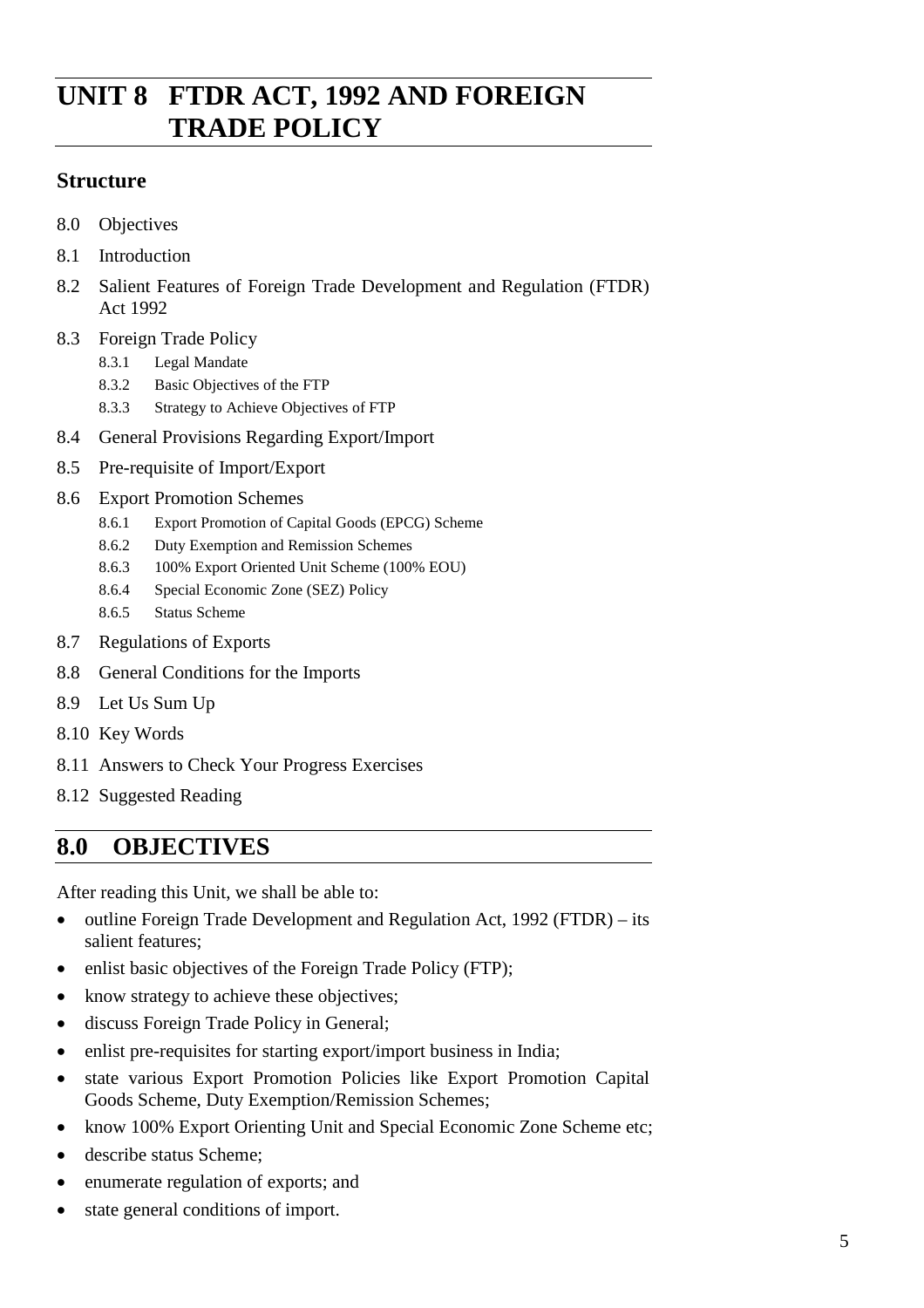## **Laws and Regulations 8.1 INTRODUCTION**

Foreign Trade, as all of you must be aware is one of the most important factor in the overall economic development of the country. For an ordinary person it is a very complex area which involves a whole gamut of policies, procedures etc. laid down by different Departments of the Government, which are responsible for this activity. Therefore, it is not easy to understand this complex maze of policies/procedures and an exporter or prospective exporter in a country like India who wants to enter into this area, does not know where to start. In this chapter, we will be trying to understand this complex scenario and we would have an overview of foreign trade, its policies, procedures and some of the important schemes for the exporters/ importers, being run by the Government Departments. The basic idea of this exercise would be to aquaint ourselves with all aspects of foreign trade so that we are able to know how the foreign trade is regulated in the country and how one can maximize the benefits being given by the Government to the exporters/ importers under its various schemes executed by different departments. Main Government departments which deal with the foreign trade in India are the Ministry of Commerce and Industry, Office of Directorate General of Foreign Trade, Ministry of Finance, Draw Back Directorate, Export Inspection Council etc. and all these departments have very well developed websites from where information about the functions which these departments perform and various schemes run by these departments can be easily obtained. It is recommended that once we are sensitized about the basis of foreign trade, it is advised that they must visit various websites of these Government Departments dealing with Foreign Trade so as to continuously update our knowledge about various policies being executed by these departments.

## **8.2 SALIENT FEATURES OF FOREIGN TRADE DEVELOPMENT AND REGULATION (FTDR) ACT 1992**

- (i) This Act replaced the earlier Act which used to be called as Import and Export (Control) Act 1947.
- (ii) The basic objective of FTDR 1992 is to provide a frame work for development and regulation of foreign trade by facilitating imports into the country, as well as, taking measures to increase exports from India and any other related matters.
- (iii) The Act empowers the Central Government to make any provision in order to fulfill these objectives.
- (iv) In terms of these powers contained in FTDR Act 1992, the government makes provisions to fulfill the objectives by way of formulation of the Export and Import Policy.
- (v) Earlier this policy used to be called as Export and Import Policy i.e. Exim Policy, however, of late the Policy is being termed as Foreign Trade Policy (FTP) of the country as it covers areas beyond export and import in the country. This Policy, in terms of the Act is formulated by the office of the Directorate General of Foreign Trade (DGFT), an attached office of the Ministry of Commerce & Industry, Government of India.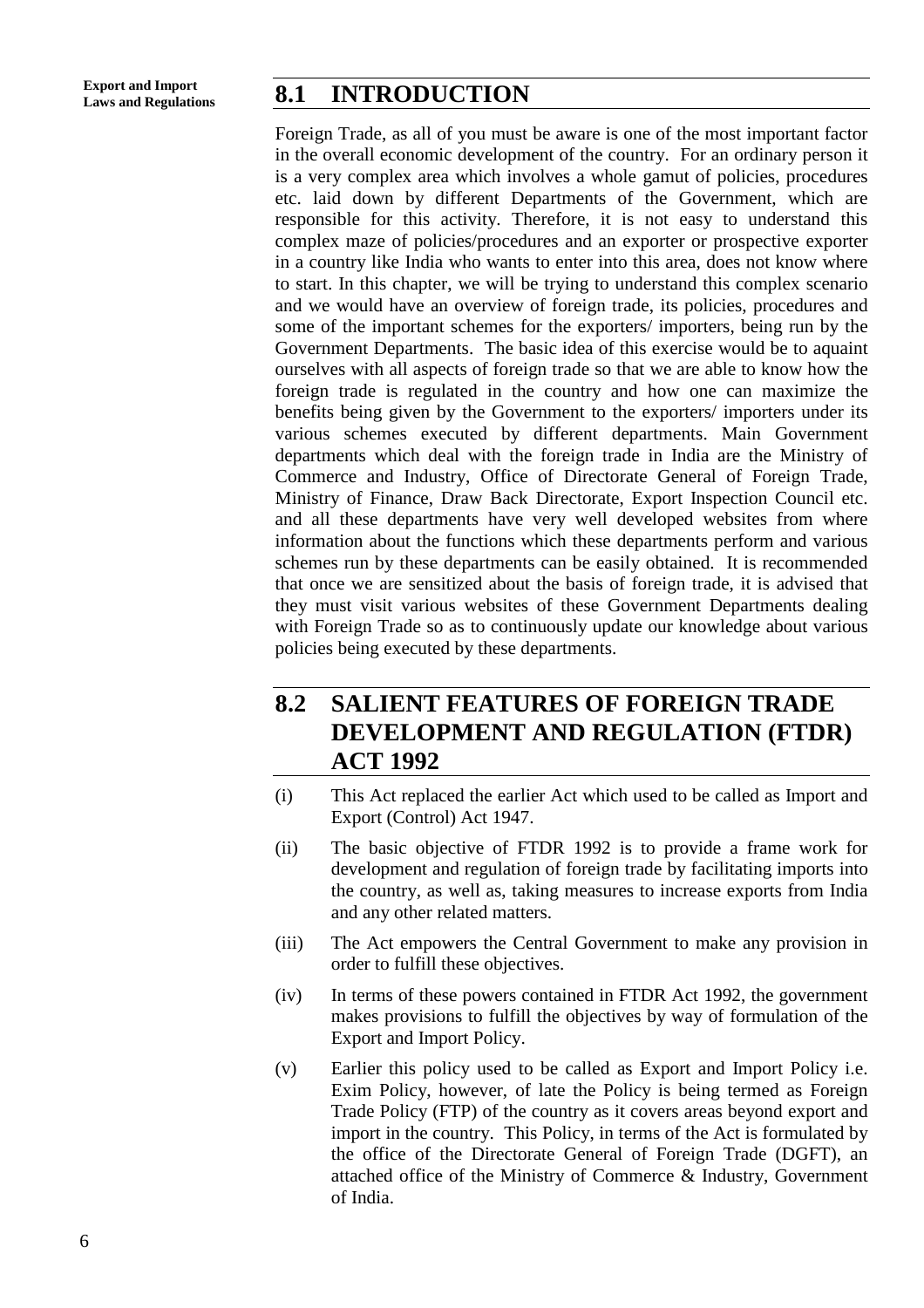- (vi) The Act lays down that no person can enter into import or export business in India unless he is issued an Importer Exporter Code No. (IEC No.) by the office of the DGFT.
- (vii) In case any exporter or importer in the country violates any provision of the Foreign Trade Policy or for that matter any other law inforce, like Central Excise or Customs or Foreign Exchange, his IEC number can be cancelled by the office of DGFT and thereupon that exporter or importer would not be able to transact any business in export or import.
- (viii) The Act also provides for issuance of a permission called licence or authorization for import or export, wherever it is required in terms of the policy. Similarly, powers to suspend and cancel the licence for import or export are also provided for in the Act.
- (ix) The powers related to search and seizure etc. of the premises, where any violation of Export Import Policy has taken place or is expected to take place are also provided for in the Act.
- (x) What constitutes a violation of the provision of this Act is also contained in the Act itself. Violations would cover situations when import or export has been made by unauthorized persons who are not legally allowed to carry out import or export or when any person carries out or admits to carry out any import or export in contravention of the basic Export Import Policy.
- (xi) The penalties which can be imposed by the authorities, competent to do so, in case of any contravention or violation of the Foreign Trade Policy are also described in the Act.
- (xii) As is the norm in any Act of the Government, in order to fulfill the basic dictum of natural justice, detailed provisions for appeal and revision of orders are also provided for in the Act. In terms of these provisions, any person who is aggrieved by any decision taken by an authority under the Act can make an appeal to the superior Authority for appeal and revision of the orders issued by the subordinate Authority.
- (xiii) In terms of the Act an order has also been issued which lists down the categories which are exempted from the application of provisions of the Foreign Trade Policy. This order is called Foreign Trade (Exemption from Application of Rules in Certain Cases) Order, 1993. This order separately lists the institutions and entities for export, as well as, imports on which the rules framed under FTDR Act, 1992 are not applicable.
- (xiv) To operationalize the provisions of any Act, Rules are required. For the FTDR Act, the rules framed and issued by the Government are called Foreign Trade (Regulation) Rules, 1993 which lay down the various operational provisions such as fee requirements for issuance of licenses, conditions of licenses, refusal, suspension and cancellation of licenses etc.

As explained above, the Foreign Trade Policy (FTP), is the most important policy document related to Imports & Exports in the country which is issued under the provisions of the FTDR Act, 1992. We shall review the detailed policies after undertaking the following exercise.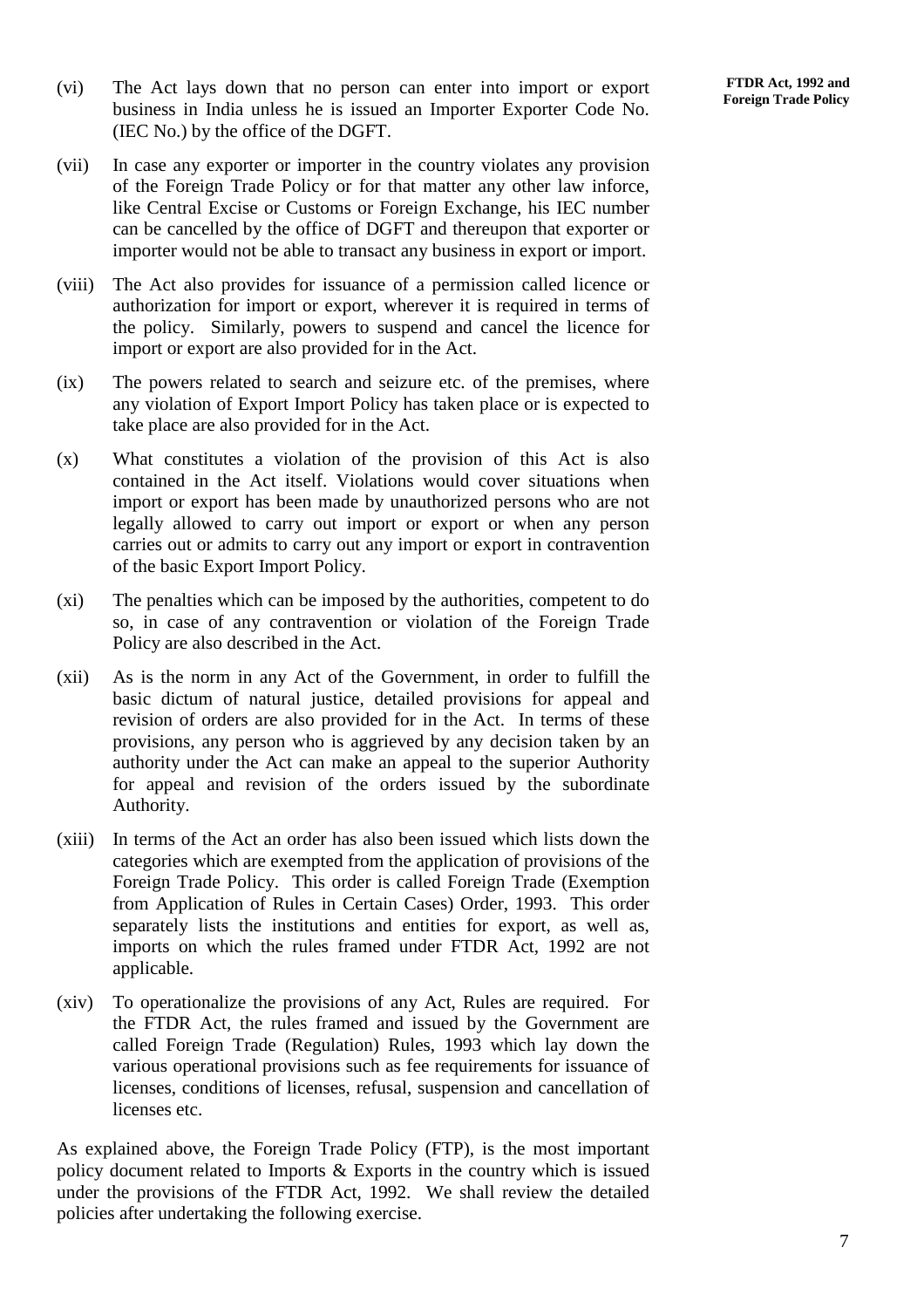

# **Check Your Progress Exercise 1**

|    | 1) Which are main Departments/Ministries in India dealing with International            |  |  |  |  |  |  |
|----|-----------------------------------------------------------------------------------------|--|--|--|--|--|--|
|    | Trade?                                                                                  |  |  |  |  |  |  |
|    |                                                                                         |  |  |  |  |  |  |
|    |                                                                                         |  |  |  |  |  |  |
|    |                                                                                         |  |  |  |  |  |  |
|    |                                                                                         |  |  |  |  |  |  |
| 2) | State the basic objectives of FTDR Act 1992 and which erstwhile Act it has<br>replaced? |  |  |  |  |  |  |
|    |                                                                                         |  |  |  |  |  |  |
|    |                                                                                         |  |  |  |  |  |  |
|    |                                                                                         |  |  |  |  |  |  |
|    |                                                                                         |  |  |  |  |  |  |
|    |                                                                                         |  |  |  |  |  |  |
|    | 3) Who lays down and implements the Foreign Trade Policy (FTP) in India?                |  |  |  |  |  |  |
|    |                                                                                         |  |  |  |  |  |  |
|    |                                                                                         |  |  |  |  |  |  |
|    |                                                                                         |  |  |  |  |  |  |
|    |                                                                                         |  |  |  |  |  |  |
|    | 4) What is the first requirement to start import/export business in India?              |  |  |  |  |  |  |
|    |                                                                                         |  |  |  |  |  |  |
|    |                                                                                         |  |  |  |  |  |  |
|    |                                                                                         |  |  |  |  |  |  |
|    |                                                                                         |  |  |  |  |  |  |
|    |                                                                                         |  |  |  |  |  |  |
|    | 5) How can you broadly say that violation of provisions of FTDR Act has<br>taken place? |  |  |  |  |  |  |
|    |                                                                                         |  |  |  |  |  |  |
|    |                                                                                         |  |  |  |  |  |  |
|    |                                                                                         |  |  |  |  |  |  |
|    |                                                                                         |  |  |  |  |  |  |
|    | 6) Explain the appellate provisions contained in the Act?                               |  |  |  |  |  |  |
|    |                                                                                         |  |  |  |  |  |  |
|    |                                                                                         |  |  |  |  |  |  |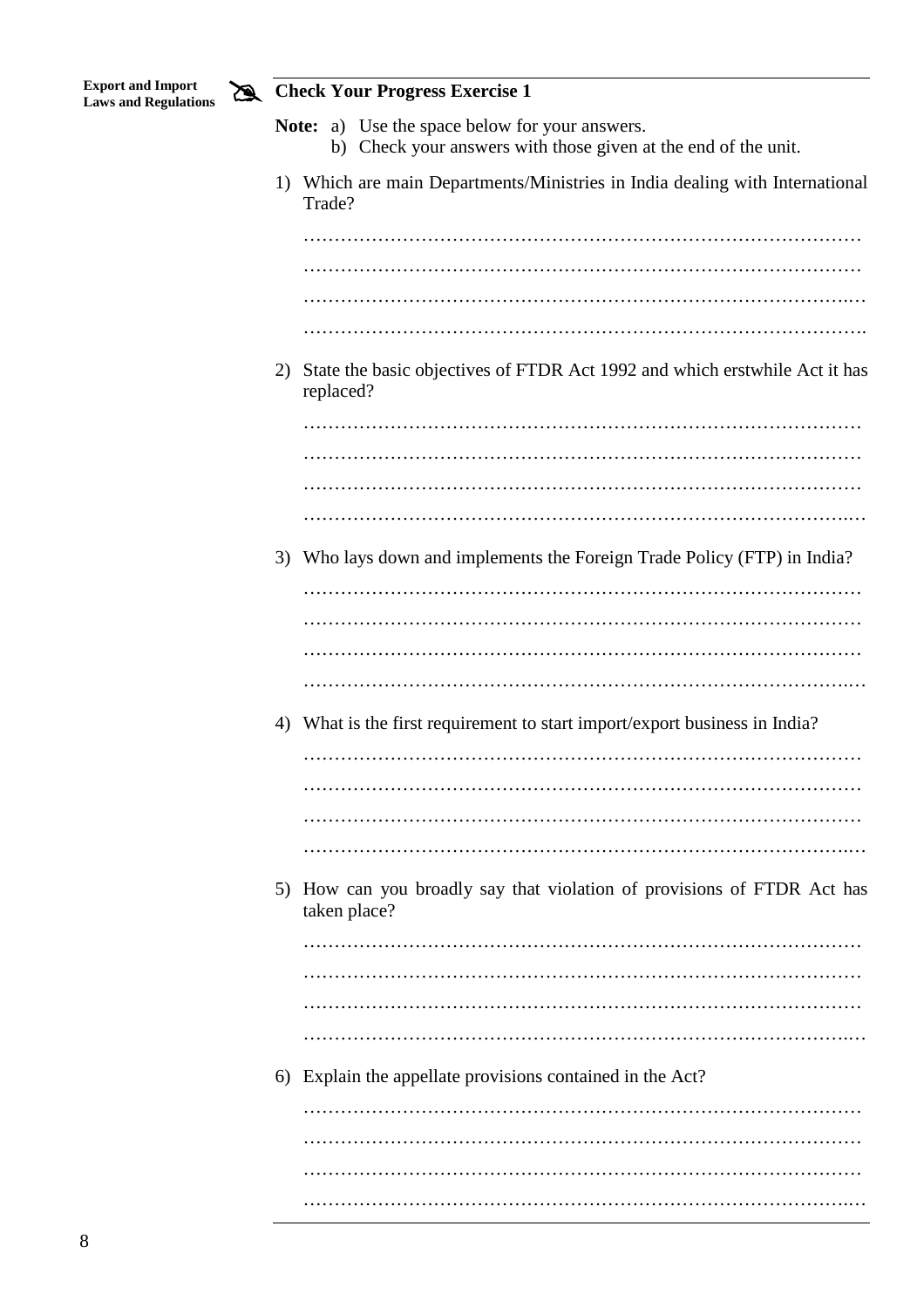## **FTDR Act, 1992 and**<br> **FOREIGN TRADE POLICY** Foreign Trade Policy

#### **8.3.1 Legal Mandate**

Legal basis to the FTP is provided in Section 5 of the FTDR Act, 1992 which empowers the Central Government to formulate and notify the Export Import Policy of the country. Foreign Trade Policy gives powers to the office of the DGFT to specify the procedures which need to be followed by an exporter or an importer for transacting import-export business.

#### **8.3.2 Basic Objectives of the FTP**

The present policy which is inforce in the country is called 2004-2009 Foreign Trade Policy. It is a five-year policy covering the period from 2004 to 2009. The Policy has been last updated as on  $19<sup>th</sup>$  April 2007. The Preamble of the FTP 2004-2009 contains its basic objectives namely that trade is not an end in itself but it is a means to achieve economic growth and national development.

Therefore, the primary objective of trade is not earning more foreign exchange but to generate greater economic activity for an all-around development of the country. Based on this belief, FTP has laid down two major objectives i.e.:

- (i) To double India's percentage share of global merchandise trade within the next five years.
- (ii) To act as an effective instrument of economic growth by giving a thrust to employment generation. Some of the areas under specific thrust of the present FTP are agriculture, handicrafts, gems and jewellery, handloom, leather and marine sector.

#### **8.3.3 Strategy to Achieve Objectives of FTP**

After the basic objectives of FTP have been specified, there would definitely be a need to develop a strategy as to how to achieve these objectives. Some of the means prescribed in this regard can be mentioned as follows:

- (i) Various control measures in trade need to be unshackled with the purpose of creating an environment of trust and transparency so that our manufacturers, industrialists and traders are encouraged to work with renewed vigor in export and import business for an overall development of the economy of the country.
- (ii) Various procedures related to imports and exports need to be simplified further so as to bring down the transaction cost for the exporters. Simplification of procedures would definitely make respective export products more competitive.
- (iii) All levies and duties imposed on the inputs which are used in the export products must be neutralized because the fundamental principle in export is that duties and levies should not be exported.
- (iv) To take measures so that India can be developed as a global hub for manufacturing, trading and services.
- (v) Strategy also involves providing special emphasis on focus areas, upgrading our infrastructural network and activating Board of Trade in the country and also our embassies so that all these important players can act in tandem to increase exports of the country.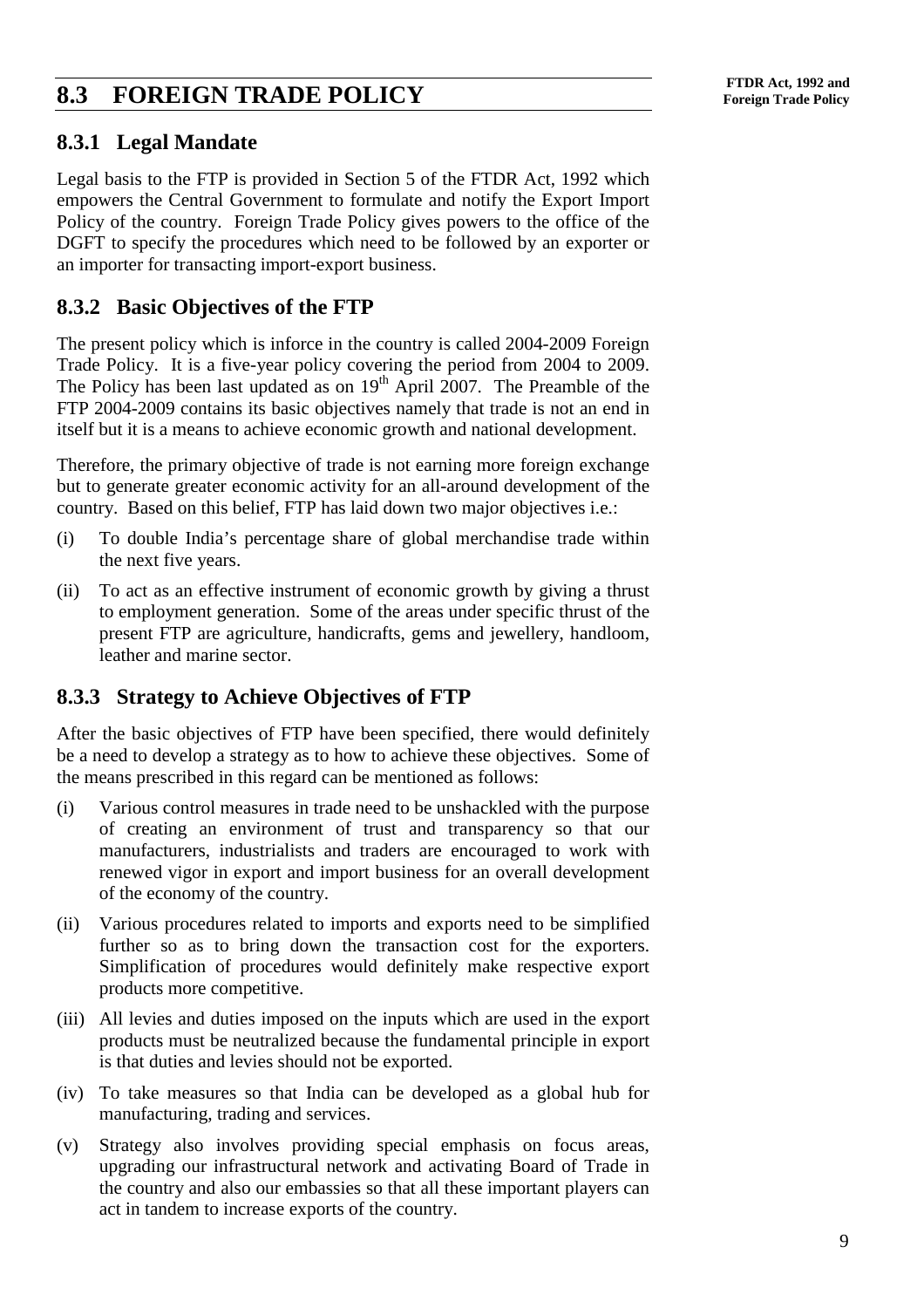## **Laws and Regulations 8.4 GENERAL PROVISIONS REGARDING EXPORT/IMPORT**

After having explained legal mandate of the policy, its objectives and overall strategy to achieve these objectives, let us understand broadly the general provisions contained in the Foreign Trade Policy (FTP) which every exporter or importer or prospective importer and exporter of the country need to be aware of. These are:

- (i) In general, all export and import is free without any control of Government except for the areas where there is a specific restriction mentioned in the FTP. The FTP released by office of DGFT normally is contained in three important publications:
	- (a) Foreign Trade Policy.
	- (b) Handbook of Procedures.
	- (c) ITC (HS) classification.

Foreign Trade Policy is the basic documents, which contains the policy, whereas Handbook of Procedures contain the detailed procedures and appendices, etc., which are required in order to implement the policy. Item wise Import or Export Policy is given in ITC (HS) Classification of Export and Import Items, a voluminous book which is compiled and issued by the office of DGFT in terms of Section 5 of FTDR Act, 1992. All items which are traded in the international arena are given an 8-digit level Classification and its import policy, i.e. whether it is free or restricted or prohibited is given along side each such item in the ITC (HS) book. Items which do not require any license or permission from any authority under the FTP are described as 'free' whereas for the items whose import is permitted only against a license or a permission, the policy is described as 'restricted'. In case the item is not allowed for import at all, the policy is described as 'prohibited' for that item. Then there are certain items for which import or export can be made only through State Trading Enterprises. In such cases, the policy in the ITC (HS) classification book would be described as 'State Trading Enterprises' (STE). Similarly, for items of exports also, the policy is described as prohibited, restricted, STE, free and conditional.

Any prospective exporter or importer in the country, before he plans for export or import of a particular item, must refer to the ITC (HS) Classification book so as to know the exact policy for its import or export. In case the policy indicated is free, he is required to simply place the order and import the goods without any license or permission from the office of DGFT. In case the item is restricted, the prospective importer or exporter is required to take permission/license for its import or export.

(ii) Generally exports/imports are allowed to/from any country. However, there are certain exceptions contained in FTP, e.g., import/export of arms and related materials from/to Iraq are not allowed at all i.e. these items have been placed under prohibited category. Similarly certain items are not allowed to be traded with Democratic Peoples Republic of Korea (DPRK) and Iran. As far as these prohibited goods are concerned, their trade can be allowed only with the specific approval of the Central Government.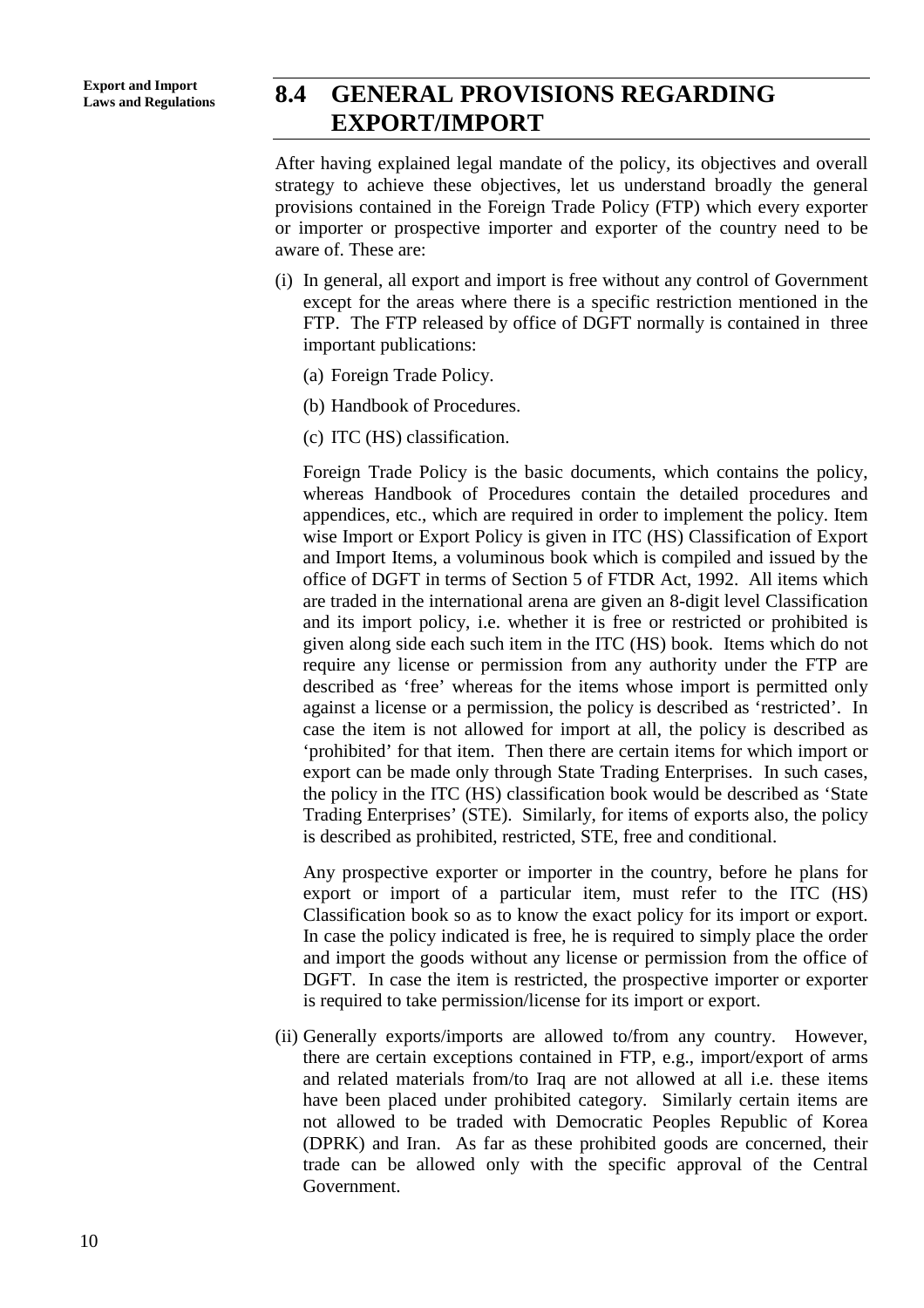### **Formulate Progress Exercise 2**<br>Foreign Trade Policy<br>Foreign Trade Policy

Ø

- **Note:** a) Use the space below for your answers. b) Check your answers with those given at the end of the unit.
- 1) What are the basic objectives of FTP?

 $\mathcal{L}^{(n)}$ ……………………………………………………………………………… …………………………………………………………………………….… ………………………………………………………………………………. 2) Differentiate between Foreign Trade Policy, handbook of procedures and ITC (HS) Classification Books in terms of its contents? ……………………………………………………………………………… ……………………………………………………………………………… ……………………………………………………………………………… …………………………………………………………………………….… 3) What do you mean by a 'free', 'restricted', 'prohibited' and 'state trading enterprise' items? ……………………………………………………………………………… ……………………………………………………………………………… ………………………………………………………………………………  $\mathcal{L}^{\text{max}}_{\text{max}}$ 

## **8.5 PRE-REQUISITE OF IMPORT/ EXPORT**

Any person, who is desirous of entering into import/export business in the country, needs to have an Importer/Exporter Code (IEC) number issued from the office of the DGFT. Without having an IEC number, no person can enter into or conduct import/export business in India. Of course, there are certain categories of importers/exporters which are exempted from obtaining an IEC number, for example, Ministries/Departments of Central, as well as, State Government, diplomats importing goods for personal use, etc. All these exceptions are specifically mentioned in the FTP. Issuance of IEC number requires a completely filled application form along with the prescribed fee, copy of Permanent Account No. (PAN) issued by Income tax authorities, Banker's Certificate and statutory declaration regarding NRI interest in the prescribed form.

An importer/exporter also needs to have a basic idea about different export promotion schemes being run by the Government under the provisions of the FTDR, 1992. He needs to make a comparative analysis of the benefits accruing on account of these export promotion schemes and to judge for himself which scheme is able to give him the maximum advantage. Keeping this in view, a brief description of the contents and benefits arising out of different schemes formulated by the Government under the FTDR 1992 is provided below.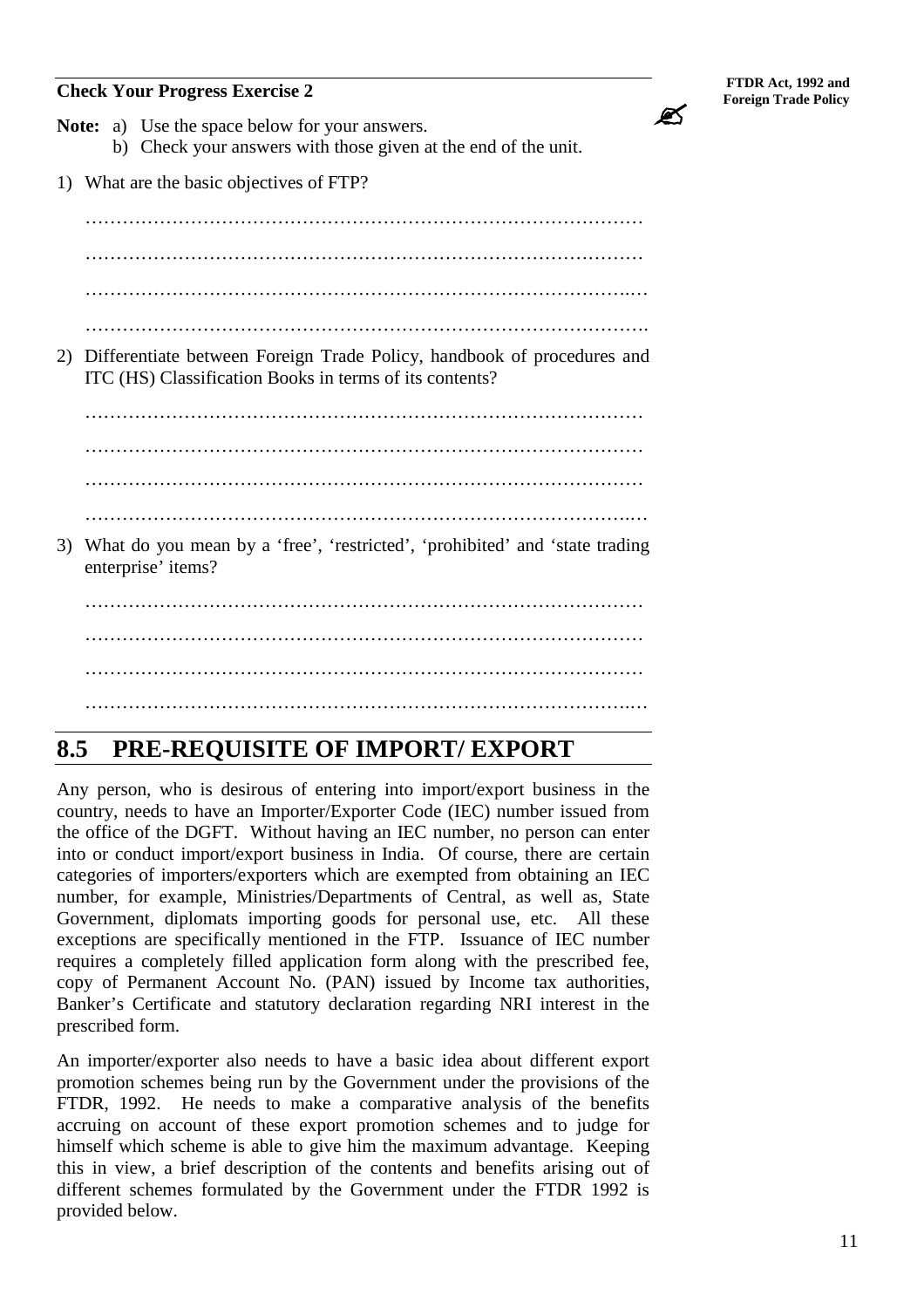## **Laws and Regulations 8.6 EXPORT PROMOTION SCHEMES**

Major Export Promotion Schemes at present in operation in the country are as follows:

- (i) Export Promotion Capital Goods (EPCG) Scheme.
- (ii) Duty Exemption Scheme (DES).
- (iii) Export Oriented Unit Scheme (100% EOU Scheme).
- (iv) Special Economic Zone (SEZ Scheme).
- (v) Status Holder Scheme.

Now we will discuss these schemes in detail.

#### **8.6.1 Export Promotion of Capital Goods (EPCG) Scheme**

This scheme allows import of Capital Goods (CG) at concessional basic customs duty of only 5%. This permission to import capital goods at concessional duty also puts on the unit importing under this scheme, an export obligation equivalent to 8 times of duty saved on import of CG. Export obligation is required to be fulfilled within 8 years, counted from the date of issuance of this permission/authorization. Under this policy, even spares, jigs and moulds are also permitted to be imported under concessional duty. Of late, the government has even allowed import of second hand capital goods, without any age restriction, under this scheme. Components of capital goods are also permitted for imports under the scheme. However, import of motorcars, sports utility vehicles etc., are allowed only to travel agents, tour operators etc., subject to certain specific conditions such as if the total foreign exchange earning by these categories in the current and preceding three years is Rs.1.5 crores or above. Spares for existing plant and machinery have also been allowed under the scheme. Different benefits under EPCG Scheme have also been extended in the retail sector recently where retailers having a minimum area of 1000 Sq. Meters can also import capital goods under EPCG to create modern infrastructure in this important and emerging sector.

As already explained, the units importing capital goods under concessional duty EPCG Scheme, are required to fulfill condition of mandatory export obligation. As per the scheme, exports required to be made would be eight times of the custom duty saved on the import of the capital goods. Export obligation in the current policy is five times of duty saved for agro, cottage and tiny sector, whereas it is six times of the custom duty saved for SSI Units. EPCG Scheme lays down that the export obligation is required to be completed within 8 years/12 years. In case duty saved amount is Rs.100 crores or more, export obligation is required to be fulfilled within 12 years. For example: If a company is exporting goods worth Rs. 100 crores, and it saves 10% customs duty (10 crores) under the EPCG scheme, then it has to export goods worth 80 crores within 8-12 years.

Now let us consider what would constitute the exports towards fulfillment of export obligation imposed on these EPCG permissions/authorizations/licenses. Only those exports which are capable of being manufactured through the use of capital goods imported/sought to be imported under EPCG license would get covered in the export obligation. Export obligation could also be completed by export of goods produced in different manufacturing units of the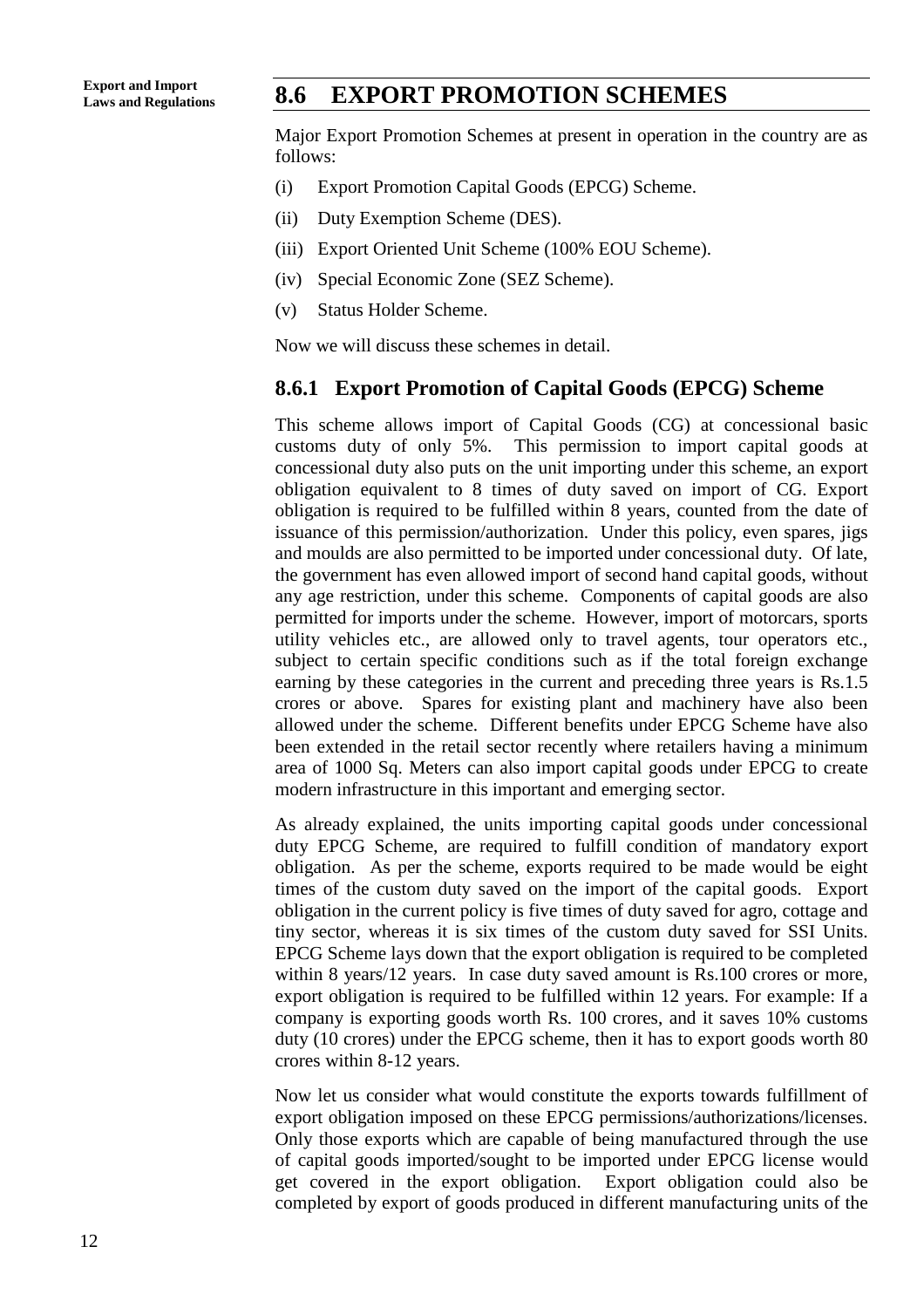company. Facility to export additional items is also permitted for the purpose of fulfillment of export obligation under EPCG licence. Only exports which are made in freely convertible currency can be taken towards fulfillment of export obligations. These exports would also include any exports made under the scheme in addition to average exports already achieved.

#### **8.6.2 Duty Exemption and Remission Schemes**

Duty Exemption Schemes are those schemes where import of inputs and raw materials required for exports, are allowed duty free, for use in export production. These schemes are:

- (a) Advance Authorization Scheme (Earlier used to be called Advance License Scheme).
- (b) Duty Free Import Authorization (DFIA) Scheme.

In comparison, a Duty Remission Scheme would enable an authorization holder to get remission of duty, on the inputs used in the export production i.e. duties on the input used for exports are refunded after the exports have been made. Thus fundamental difference between Exemption and Remission Scheme is not to pay any duty before the exports or to pay it first and get the refund on post exports basis, respectively. Duty Remission Schemes are (a) Duty Entitlement Pass Books Scheme (DEPB) and (b) Duty Draw Back Scheme (DBK). Out of the above mentioned 4 Schemes under Exemption/Remission Schemes, only one scheme is implemented by the Customs Department in India i.e. Duty Draw Back Scheme (DBK), whereas other 3 Schemes are implemented by regional offices of the DGFT. Now let us discuss more about these 4 schemes, as these are the most important schemes being implemented by DGFT and Custom Departments for exporters in India:

#### **Advance Authorization Scheme**

Advance Authorization Scheme used to be called advance license scheme in its earlier avatar. Here an advance authorization is issued for the purpose of allowing duty free import of inputs which are physically incorporated in the export product, after making normal allowance for wastages. These Advance Authorizations are issued for inputs which are allowed against the export items as have been given under Standard Input Output Norms (SION) Book. This book contains hundreds of items under different sectors such as engineering, electronics, chemicals etc. Against a particular export product for its certain quantity, items of imports and its specified quantities are allowed.

To make it amply clear, let's discuss with the example of a particular item in SION book:

| S.No.  | <b>Export Item</b>                | <b>Ouantity</b> | <b>Imports</b>            | <b>Ouantity</b>                              |
|--------|-----------------------------------|-----------------|---------------------------|----------------------------------------------|
| $H-30$ | Articles made of<br>polypropylene | $1 \text{ kg}$  | Polypropylene<br>granules | $1.05 \text{ kg}$<br>kg contained in exports |

From the above entry, it can be seen that for export of 1 kg articles made of polypropylene, import of 1.05 kg of polypropylene granules (the raw material) is allowed duty free as per SION. Extra quantity of 0.05 kg/kg of export is basically the wastage permitted on the export of 1 kg.

Thus every exporter of these commodities (mentioned in SION Book) are in fact aware of the inputs and its quantities before making an application for Advance Authorization. These Advance Authorizations make the exporter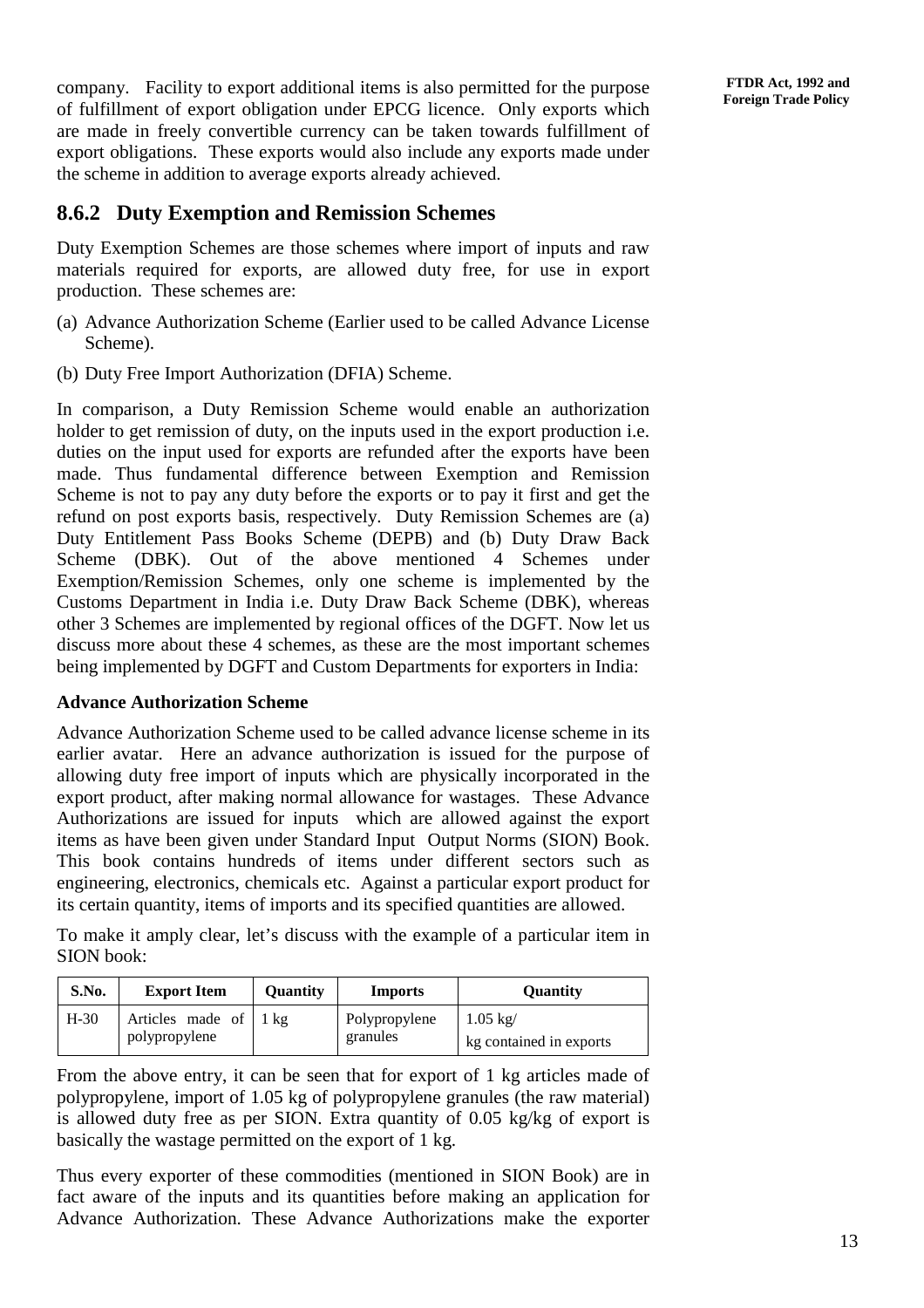eligible for exemption from payment of basic custom duty, additional custom duty, education cess, anti dumping duty and safeguard duty, if any, on the inputs allowed on the Advance Authorization. Advance Authorization and/or materials imported under these authorizations are with actual user condition i.e. the authorization as well as materials under it will not be sold/ transferred even after export obligation is complete. Advance Authorizations are issued on the following types of exports:

- (i) Physical Exports where the exports are made to overseas destinations. These also include exports to SEZ.
- (ii) Intermediate supply where the supply of an intermediate product is made to an exporter in India who finally uses the intermediate product as an input to his final product.
- (iii) Deemed exports where the supplies are made within the country to certain specified projects.

Now let us discuss these exports in more details.

- **(i) Advance Authorization for Physical Exports –** under this category, duty free import of inputs (as per SION) is allowed for the purpose of exports from India. Basic requirement of this authorization is minimum positive value addition which is required to be achieved. Positive value addition implies that Free on Board (FOB) value of exports for an authorization has to be more compared to Customs, Insurance, Freight (CIF) value of imports allowed for the same authorization. As per the conditions on the Advance Authorization, exports as well as imports against the authorization, needs to be completed within 24 months from the date of issue of authorization. Moreover for safeguarding Government's interests, before making imports against the authorization, the holder is required to execute a bond cum bank guarantee or a legal undertaking to the Customs Authorities. On the authorization, description of the export item, its quantity, its FOB value, description of import items, its quantities as well as CIF values are indicated. Import of inputs is exempted from all types of customs duties as has been indicated above.
- **(ii) Advance Authorization for Intermediate Supply –** This type of Advance Authorization would be issued to a manufacturer, who enters into a tie up arrangement with an ultimate exporter holding an Advance Authorization, to supply an intermediate product which would be used by the ultimate exporter in the manufacture of final product. Let us understand this authorization with the help of an example. For export of an item A, for example, let's assume there are inputs B, C and D (as in the SION) and the exporter receives an advance authorization for the same. Now instead of importing item B, the ultimate exporter enters into a tie-up arrangement with another supplier in India for supplying input B to him. This supplier would be called the intermediate manufacturer. For manufacture of item B, the intermediate manufacture wants to import inputs. For this, the intermediate manufacture would request for an Advance Authorization for intermediate supplies i.e. for manufacturing item B to make supplies to the ultimate exporter. This scheme basically encourages domestic procurement of intermediate products instead of importing the inputs from foreign countries. It also leads to value addition within the country. Inputs required to manufacture intermediate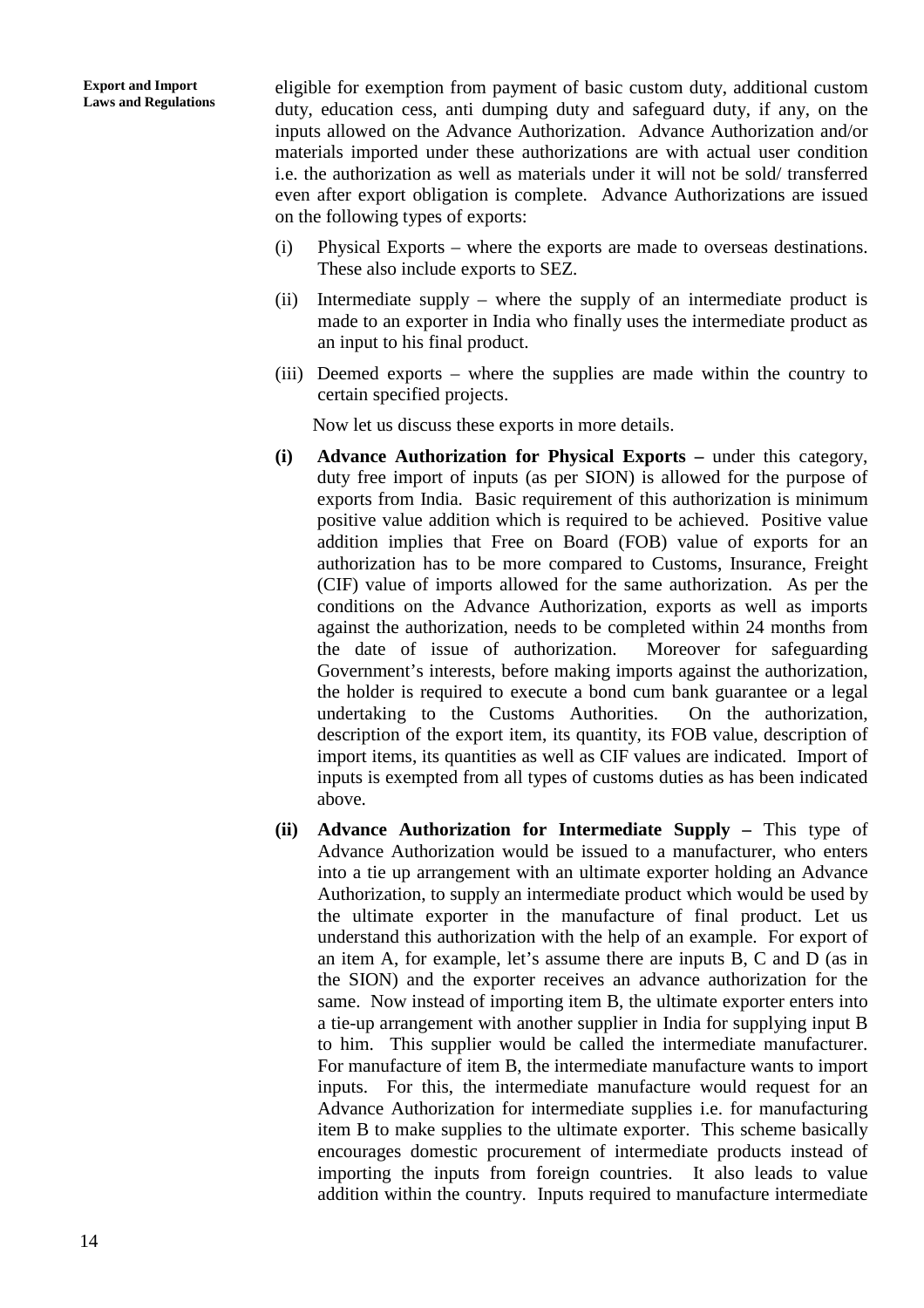product are also exempted from payment of customs duty as well as excise duty.

**(iii) Advance Authorization for Deemed Exports –** under this scheme, Advance Authorizations are issued for the supplies which are to be made within the country. Deemed exports are basically those transactions where the goods supplied do not leave the borders of the country and payments for such supplies are also made either in Indian Rupees or in free foreign exchange. These authorizations are also issued based on SION entries. Inputs in this regard are exempted from payment of custom duties and terminal excise duty.

There is another very important scheme under this category called Annual Advance Authorization, which are issued for Annual requirement of certain specified categories of exporters. This is basically to avoid repeat requests for advance authorizations from exporters for each export order. This scheme is available only to status holders i.e. to only Export Houses, Trading Houses, Star Trading Houses and also to all other exporters having two years exports to their credit. Entitlement under the Annual Advance Authorization is to the extent of 300% of the FOB value of exports made in preceding year or Rs.1 crore whichever is higher. This authorization is valid for exports or imports for 24 months from the date of its issue. There are provision for extension in the validity of the Authorization, as well as, extension in the export obligation. Such authorizations mention only the export product group (not individual items of exports), overall value of the imports and exports. Authorization holder can export any product covered within the product group mentioned on the Authorization.

#### **Duty Free Import Authorization (DFIA)**

This scheme has come into existence from 1 May, 2006. Under this scheme, exporters are allowed to import inputs free of basic customs and additional duties. These authorizations are issued only for products for which SION have been notified. DFIA indicates on its body the names and quantities of the raw material which are to be allowed without payments of any duties. A minimum value addition of 20% is required to be achieved for issuance of such Authorization. Value addition is calculated by the formula:

Value Addition in % = 
$$
\frac{\text{FOB}}{\text{CIF}_{\text{imports}}} - \text{CIF}_{\text{imports}} \times 100
$$

Almost all clauses of Advance Authorization Scheme are also applicable to this scheme. However, there is one major difference i.e. upon completion of export obligation, DFIA or the material imported under it are fully transferable with few exceptions whereas advance authorization as well as materials indicated on it remain nontransferable i.e. with Actual condition only, even when the export obligation is complete.

#### **Duty Entitlement Pass Book Scheme (DEPB)**

This is the most important and exporter friendly scheme under the FTP. The basic aim of this scheme is to neutralize the incidence of custom duty on the imports contained in the export product. Office of the DGFT notifies DEPB rates for a wide range of export products. DEPB rate of a particular item of export is dependent on SION, value addition and basic custom duty on the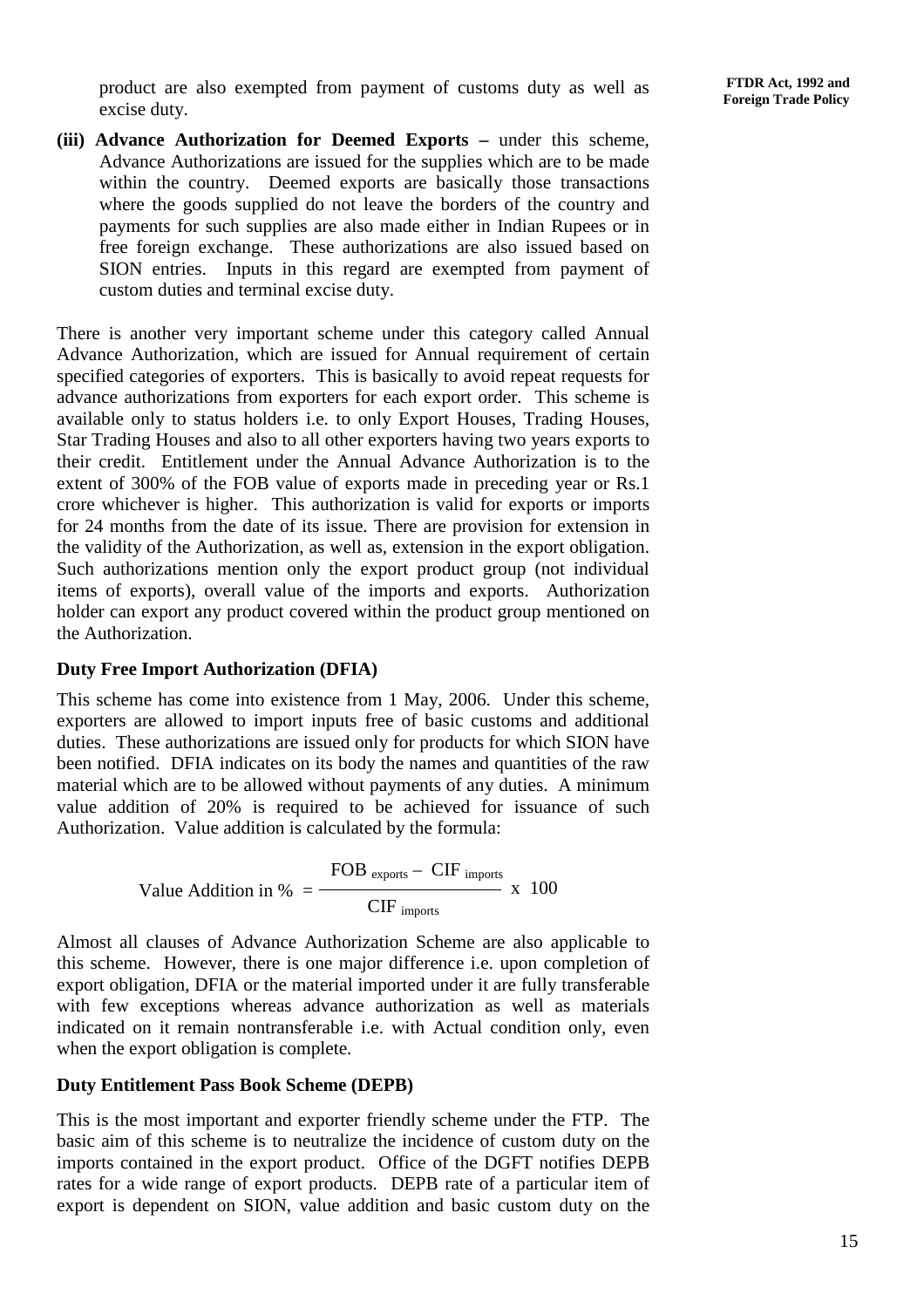import items given under SION. These DEPB rates are contained in a book called 'DEPB schedule' which is duly notified. As per the schedule, exporters are entitled for the DEPB credit at the pre-specified rate called DEPB rate which is expressed as a certain percentage of FOB value of exports. The credit so obtained in the DEPB can be utilized for payment of basic custom duty, additional custom duty on the import of items which are otherwise freely importable except capital goods. Validity of the passbook is 24 months. Every year, DEPB rates are revised keeping in view the changes made by the Government in the rates of custom duties.

Now let us discuss how DEPB rate of a particular item of export is fixed. Any applicant who desires to fix a DEPB rate for his product, is required to make an application as per the prescribed format given in FTP. Along with the application, he is required to furnish a minimum of 5 copies and a maximum of 2 shipping bills per month relating to the past one year, of the item whose DEPB rate is required to be fixed. Similarly, he is also required to submit minimum 5 copies and a maximum of two copies per month of bills of entries for the items of imports prescribed under SION for the export product, during the past one year. All applications for fixation of DEPB rates need to be routed through the concerned Export Promotion Council/ Commodity Board.

As already mentioned, SION is the basic requirement for applying for a DEPB rate. However, FTP also has provisions for fixing of a provisional DEPB rate for items whose SION are not fixed in order to encourage diversification and to promote export of new products. Here the DEPB rates are fixed on selfdeclared FOB value of exports (without furnishing any shipping bills) and customs duty on the imports (without furnishing any bills of entries). Such provisional DEPB rate are valid for a limited period of 6 months only during which the exporter is required to compile and furnish data on actual imports and exports for fixation of a regular DEPB rate.

Once DEPB rate has been fixed, any exporter desiring to lodge a claim for DEPB credit is required to make an application in the prescribed format accompanied by export promotion copies of shipping bills and original copy of bank certificate of exports and realization. He is also required to submit the application fee, as prescribed. On verification of the application and the DEPB rate, which may be provisional or regular, credit as calculated on the basis of the specified rate would be issued to the exporter in the form of DEPB. It is a freely transferable document. Thereafter, whenever its holder makes any import, the credit available under the DEPB is utilized for payment of customs duties.

#### **Draw Back (DBK) Scheme**

This scheme is entirely operated by the Customs Department. Draw back rate are fixed by the Customs Departments on all India basis. For a particular export product, draw back is issued in the form of a cheque by the Customs Departments. Draw back rates are also fixed exclusive to a company/firm for a particular product being exported by it. Draw back rates are announced by Customs Department in the form of a 'Draw Back Schedule' which presently covers around 1200 products. Every year the draw back schedule is revised and is normally notified around the month of June. Majority of the draw back rates are specific and are notified as a percentage of the FOB value of exports i.e. on ad-valorem basis. This is a very important scheme which is available to the exporters in direct competition with the DEPB Scheme. Fundamental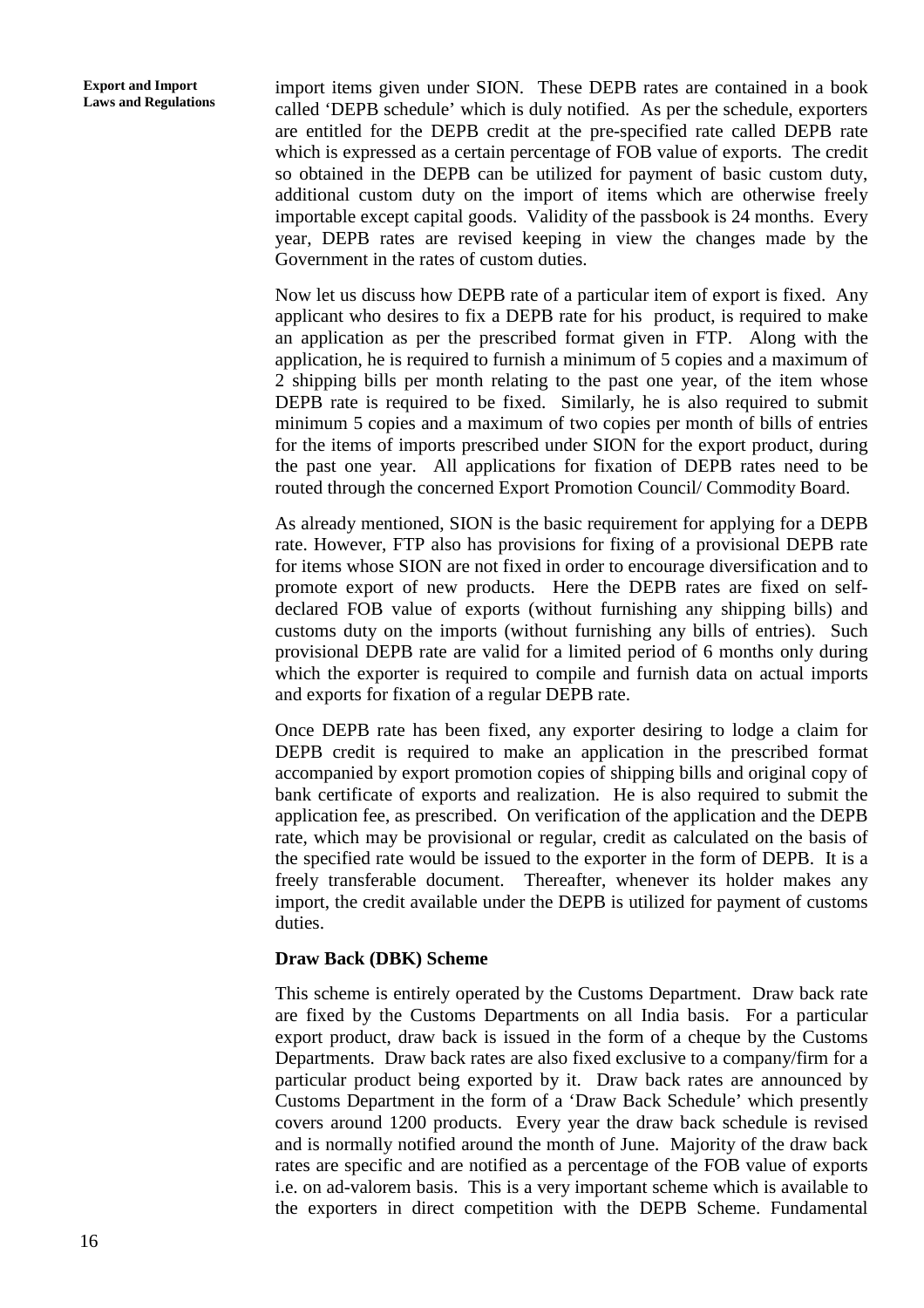difference between the two schemes being that under the Draw Back Scheme, incidence of duties on inputs is reimbursed in the form of hard cash through the cheques issued by the Customs Department whereas in DEPB Scheme these are given to the exporters in the form of a DEPB credit which is used to pay customs duties etc. at the time of imports. Basically both these schemes aim to neutralize the incidence of Customs Duties imposed on the rawmaterials/inputs used in manufacture of final product.

#### **8.6.3 100% Export Oriented Unit Scheme (100% EOU)**

This scheme was introduced in early 1980's, as a result of Prakash Tandon Committee report. Its basic aim is to provide duty free and control free regime of export production without placing any restrictions on the location of the unit. These 100% EOUs are approved only for manufacturing and services and no trading is allowed to be made by these 100% EOUs.

These units are required to export their entire production of goods and services, except for a small percentage which is allowed to be sold within the country.

Various facilities extended to these 100% EOUs in the FTP are as follows:

- (i) The units can import or export any goods except the ones which are under prohibited categories.
- (ii) The units are exempted from payment of income tax as per Section 10 B of IT Act.
- (iii) The units are exempted from industrial licensing which is a prerequisite for manufacture of items reserved for Small Scale Industries (SSI) sector.
- (iv) Such units are allowed to retain 100% of its export earnings in their Exchange Earners Foreign Currency (EEFC) accounts.
- (v) The units are permitted to realize their export proceeds within 12 months.
- (vi) 100% FDI investment is permitted in such units through automatic route.
- (vii) The units are eligible to sell goods upto 50% of the FOB value of exports, within the country. Such sales in the country by these 100% EOU are called DTA (Domestic Tariff Area) sales.
- (viii) Net Foreign Exchange (NFE) earning is required to be positive over a period of five years.
- (ix) All supplies made to these units by suppliers within the country are treated as deemed exports of such suppliers. Accordingly, these suppliers are eligible to get deemed export benefits on such supplies.
- (x) 100% EOUs are also entitled to reimbursement of any Central Sales Tax (CST) paid on the goods manufactured.
- (xi) The units are also exempted from payment of Central Excise Duty on the goods procured from DTA.
- (xii) The units are also allowed to avail Central Value Added Tax (CENVAT) credit on the service tax paid by them.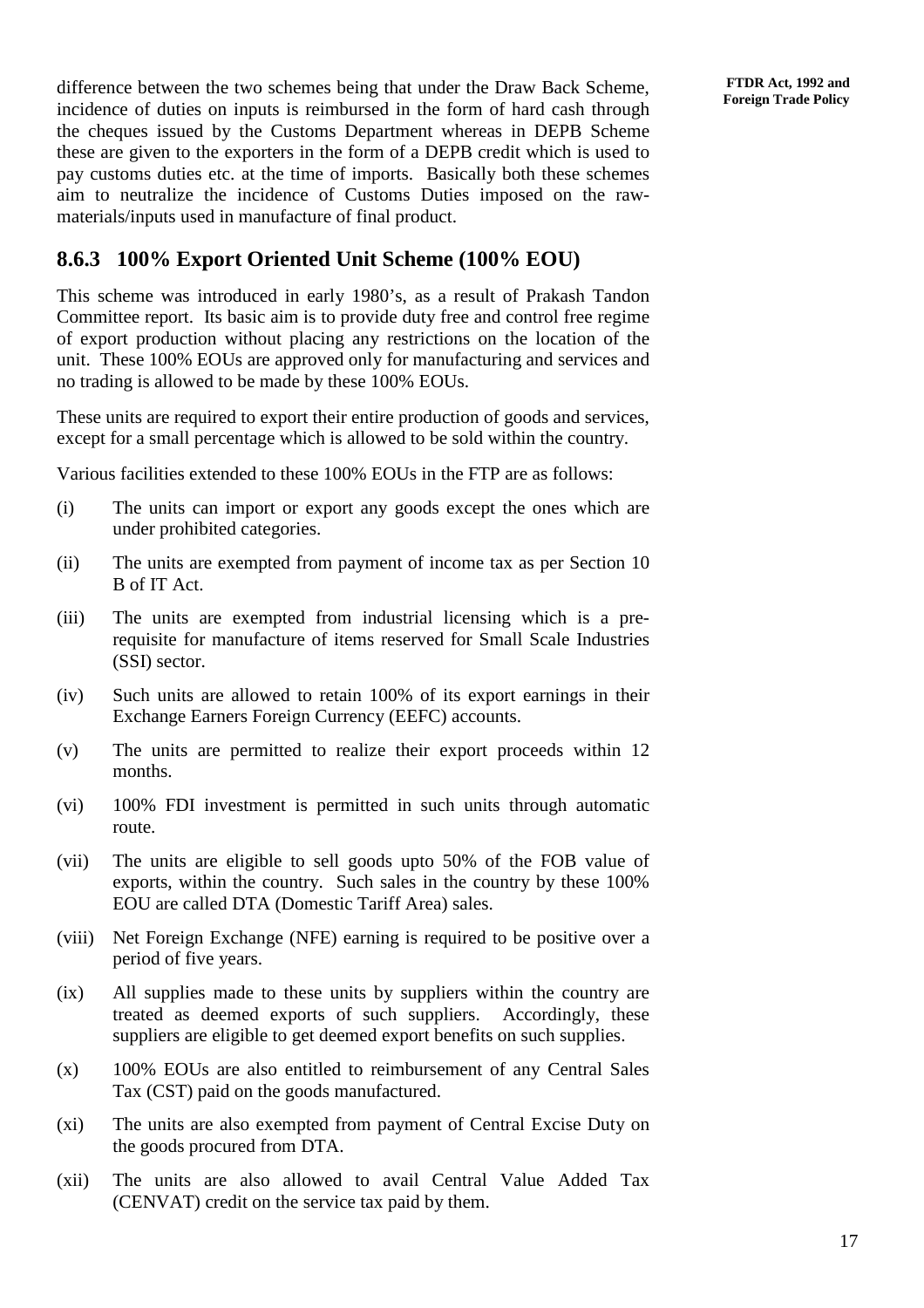## **Laws and Regulations 8.6.4 Special Economic Zone (SEZ) Policy**

Policy relating to Special Economic Zone (SEZ), even though contained in the FTP, is presently governed by SEZ Act, 2005 and the rules framed thereunder. In brief, the salient features of SEZ Schemes are as follows:

- (i) The Scheme has been in place from March 2000 onwards.
- (ii) In simple terms SEZ is basically a foreign territory within the country, as far as different taxes and duties are concerned.
- (iii) Any movement of goods from DTA to SEZ constitutes exports for DTA Unit and any transfer from SEZ to DTA constitutes exports for the SEZ.
- (iv) Developers of SEZs are eligible for various tax/duty exemptions.
- (v) A developer of a SEZ is exempted from Income Tax as per Section 80 I A of the IT Act. Import or procurement of capital goods and inputs is made by SEZs without payment of any customs/excise duty. SEZs are also exempted from payment of CST as well as Service Tax.
- (vi) As far as units in the SEZ are concerned, many facilities are available to these. Some of the facilities are:
	- Import and export of all goods is freely allowed without payment of any duties/ taxes.
	- Exemption from Income Tax Act as well as industrial licensing for SSI items.
	- 100% FDI is permitted in the units through domestic route.
	- Similar to 100% EOUs, Net Foreign Exchange (NFE) earning is required to be positive over five years.
	- 100% of export earning can be retained in the EEFC account. There are no time limits for export remittance unlike other units.
	- DTA sales are allowed without any limit as long as NFE is kept positive.
	- There is no interference from custom authorities inside the zone.
	- The supplies made to SEZ units are treated as exports.
	- The units are exempted from payment of CST as well as Service Tax.

#### **8.6.5 Status Scheme**

Status Scheme is one of the important promotional measures available for established exporters, contained in the FTP. Exporters are categorized as Export House, Star Export House, Trading House, Star Trading House and Premier Trading House based on their export performances. Limits of export performance for these categories are given in the following table:

| Category                     | Total Exports during the current year plus<br>previous 3 years taken together (Rs. in crores) |
|------------------------------|-----------------------------------------------------------------------------------------------|
| <b>Export House</b>          | 20                                                                                            |
| <b>Star Export House</b>     | 100                                                                                           |
| <b>Trading House</b>         | 500                                                                                           |
| <b>Star Trading House</b>    | 2,500                                                                                         |
| <b>Premier Trading House</b> | 10,000                                                                                        |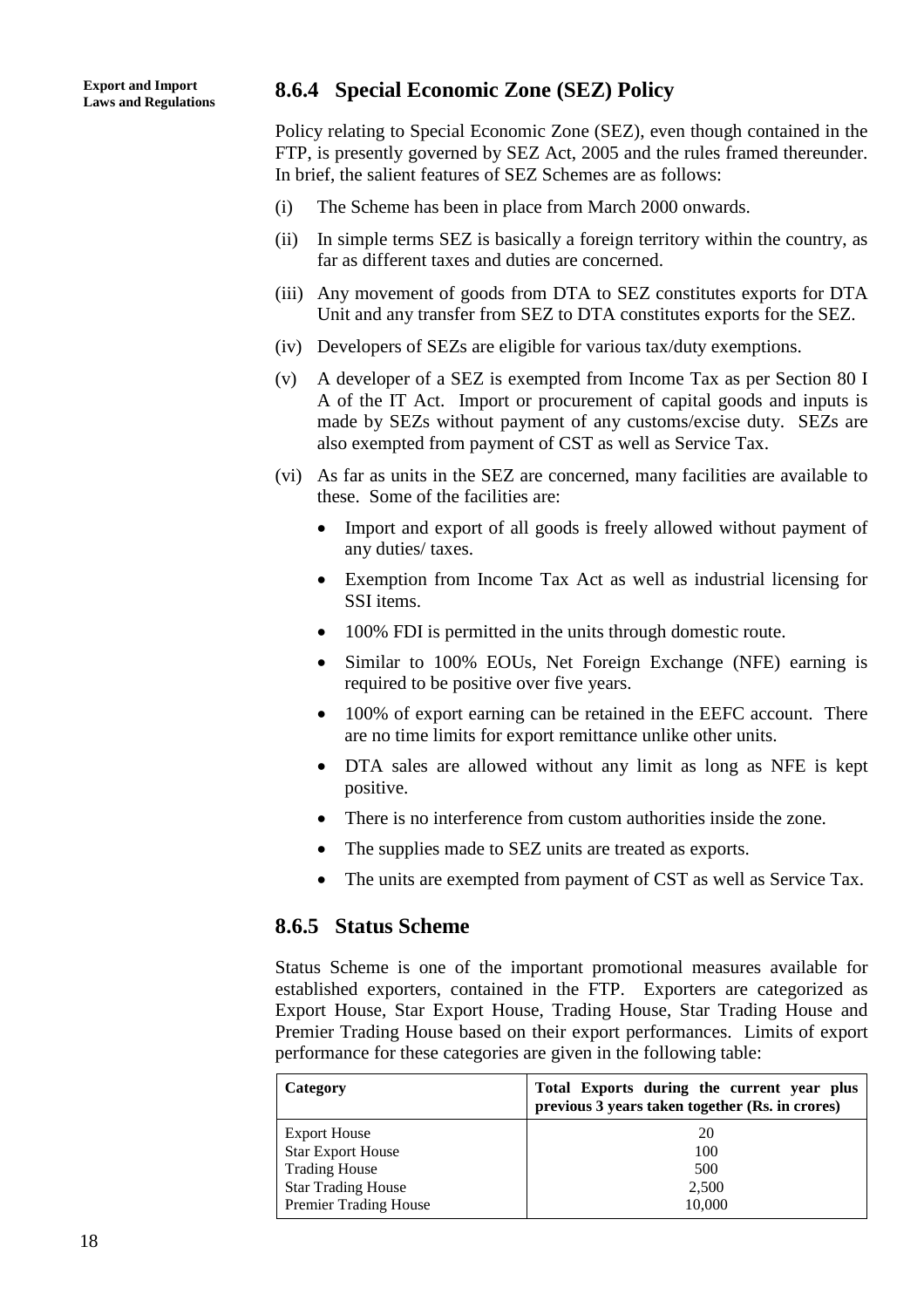These status holders are entitled to the following facilities:

- (i) They are eligible for authorization as well as custom clearances for both imports and exports on self-declaration basis.
- (ii) They are exempted from compulsory negotiation of documents through banks i.e. they are eligible to directly negotiate documents with their importers or exporters.
- (iii) Their requests for fixation of SION are to be finalized on priority within a maximum period of 60 days.
- (iv) These status holders are allowed a repatriation period of 360 days compared to normal period of 180 days for other exporters.
- (v) These units are also exempted from execution of a bank guarantee under the provisions of FTP.

#### **Check Your Progress Exercise 3**

| P |  |
|---|--|
|   |  |

- **Note:** a) Use the space below for your answers. b) Check your answers with those given at the end of the unit.
- 1) What are the basic pre-requisites of starting an import/export business?

| 2) What are the main benefits of EPCG Scheme?                           |
|-------------------------------------------------------------------------|
|                                                                         |
|                                                                         |
|                                                                         |
|                                                                         |
| 3) Differentiate between Duty Exemption and Duty Remission Schemes with |

examples?

……………………………………………………………………………… ……………………………………………………………………………… ……………………………………………………………………………… …………………………………………………………………………….…

4) State the basis of advance authorization scheme and explain with examples?

……………………………………………………………………………… ……………………………………………………………………………… …………………………………………………………………………….… ……………………………………………………………………………….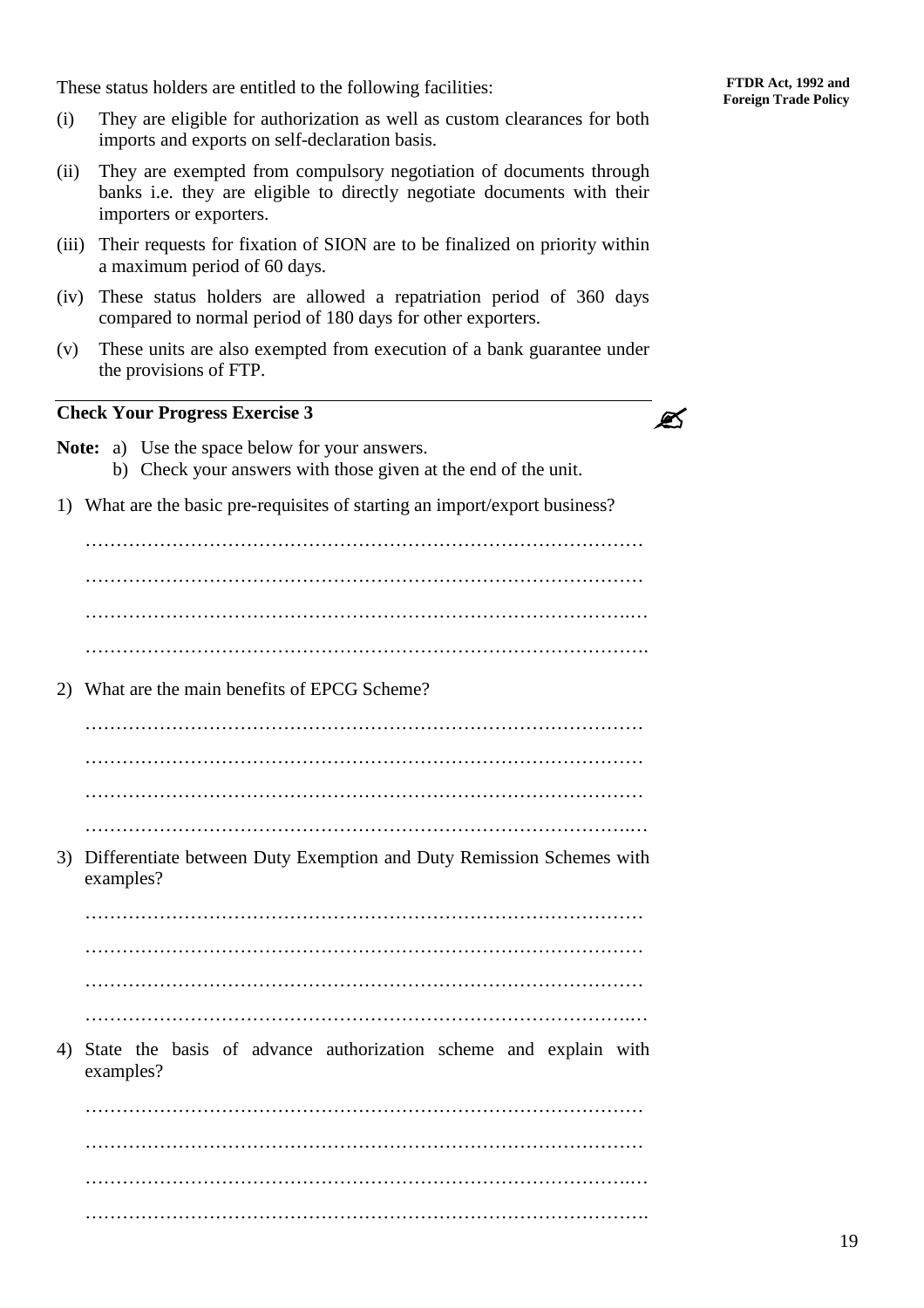| <b>Export and Import</b><br><b>Laws and Regulations</b> |    | 5) Differentiate between physical exports, intermediate supply and deemed<br>exports?                     |
|---------------------------------------------------------|----|-----------------------------------------------------------------------------------------------------------|
|                                                         |    |                                                                                                           |
|                                                         |    |                                                                                                           |
|                                                         |    |                                                                                                           |
|                                                         |    |                                                                                                           |
|                                                         |    |                                                                                                           |
|                                                         |    | 6) Briefly mention important features of DEPB Scheme and explain how the<br>DEPB rates are fixed?         |
|                                                         |    |                                                                                                           |
|                                                         |    |                                                                                                           |
|                                                         |    |                                                                                                           |
|                                                         |    |                                                                                                           |
|                                                         | 7) | Explain differences between DEPB and DBK Scheme?                                                          |
|                                                         |    |                                                                                                           |
|                                                         |    |                                                                                                           |
|                                                         |    |                                                                                                           |
|                                                         |    |                                                                                                           |
|                                                         | 8) | What are 100% EOUs and state the main facilities available to 100% EOUs<br>in India?                      |
|                                                         |    |                                                                                                           |
|                                                         |    |                                                                                                           |
|                                                         |    |                                                                                                           |
|                                                         |    |                                                                                                           |
|                                                         |    |                                                                                                           |
|                                                         |    | 9) What is the SEZ Policy and what are the main benefits available under it?                              |
|                                                         |    |                                                                                                           |
|                                                         |    |                                                                                                           |
|                                                         |    |                                                                                                           |
|                                                         |    |                                                                                                           |
|                                                         |    | 10) Who is a status holder and what are the benefits available to such status<br>holders in terms of FTP? |
|                                                         |    |                                                                                                           |
|                                                         |    |                                                                                                           |
|                                                         |    |                                                                                                           |
|                                                         |    |                                                                                                           |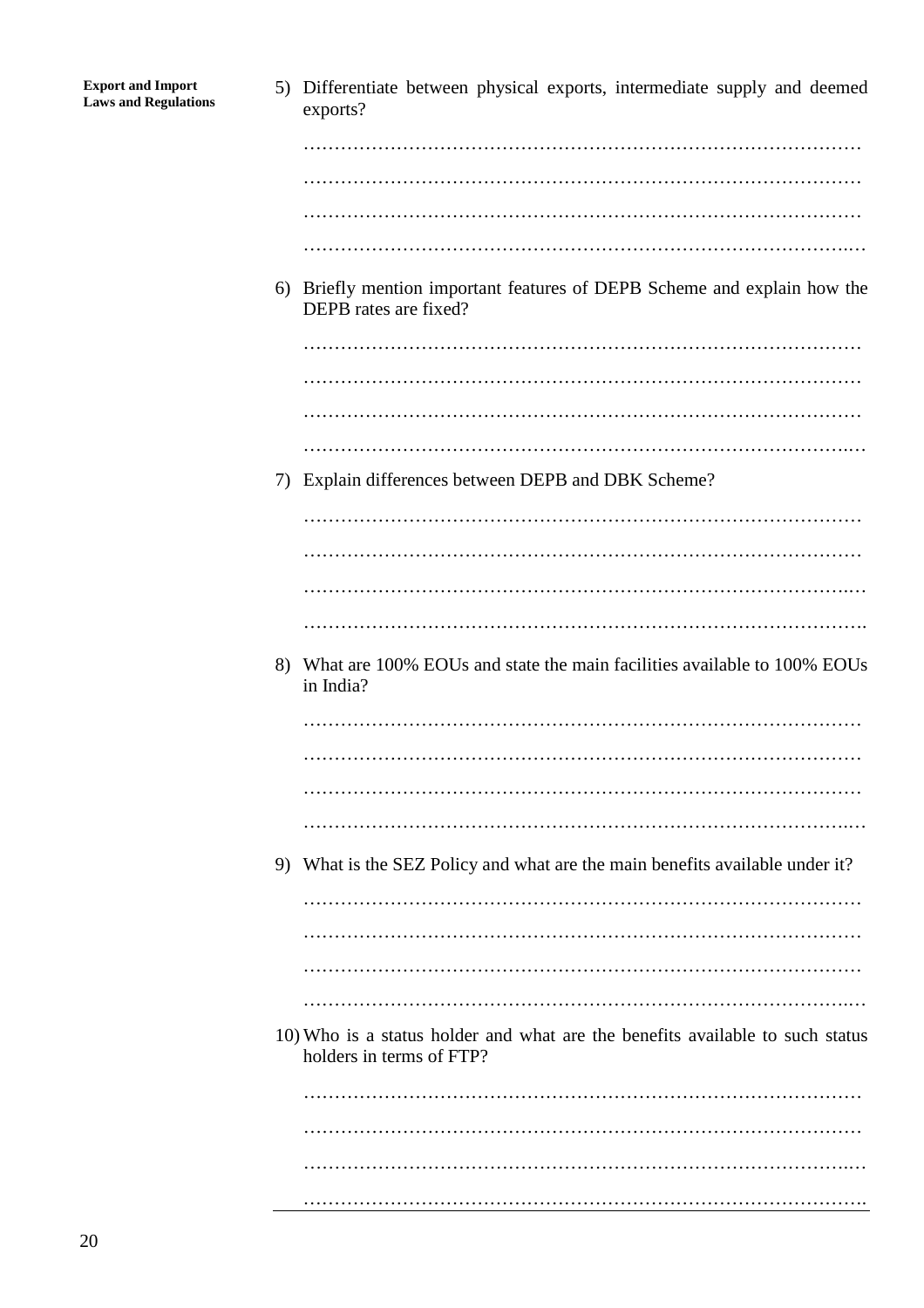## **FTDR Act, 1992 and**<br> **FTDR Act, 1992 and**<br> **Foreign Trade Policy**

Export Policy, similar to imports, also indicates an item wise policy and it is a part of ITC (HS) classification book. In fact the items here are categorized as prohibited, restricted, STE or free. Similar to the import policy, an eight-digit classification has been followed in the export policy also. A large majority of the items are already free for the purpose of exports from India. Few items such as special chemicals, organisms, materials, equipments and technologies (SCOMET items), certain seeds and planting material, ores, birds, animals etc., are not allowed to be exported and hence fall under prohibited category. Then there are certain items like marine products, dairy, poultry etc. which can be exported subject to certain conditions in view of specific restrictions imposed by importing countries. These items can be exported only after quality/health certificates are issued by the designated authority i.e. Export Inspection Council of India.

### **8.8 GENERAL CONDITIONS FOR THE IMPORTS**

As has already been explained the general import policy is governed on the basis of item wise policy as given in the ITC (HS) Classification book i.e. policy would be indicated as prohibited, restricted, free or under STE. However, still it would be better to have a general idea about important conditions, which an importer must bear in mind before venturing into this area. Government of India has imposed certain conditions on the import of certain specified items in view of basic WTO parameter of national treatment i.e. an imported product, after it has entered a country – upon payment of custom duties, has to be given similar treatment, which is accorded to a similar domestic product. There cannot be any discrimination between an imported and domestic product. Some of these provisions are:

- (i) Import of hazardous waste into India would be subject to the provisions of Hazardous Wastes (Amendment) Rules, 2003.
- (ii) Import of beef in any form and import of products containing beef are not allowed in the country. Consignments of edible oil and processed food would also need to carry a declaration that these do not contain any beef in them.
- (iii) All package products need to follow the provisions given under Standards of Weights and Measures, (Packaged Commodities) Rules, 1977. All imported packaged commodities need to have all necessary information on the package itself as per the provisions of the above mentioned Rules, including mention of Maximum Retail Price (MRP) of that product.
- (iv) In order to ensure that import products also follow the same conditions which are imposed on domestic products, the import policy contains a list of products, import of which need to comply with the mandatory quality standards enforced by Bureau of Indian Standards (BIS) – presently there are 68 items which are under mandatory list and a copy of the items is given at Annex-A.
- (v) Import of meat and poultry products into India are subject to all conditions including that of quality, as laid down under Meat Food Products Order, 1973. These products are required to meet all sanitary and hygiene conditions prescribed under the Order.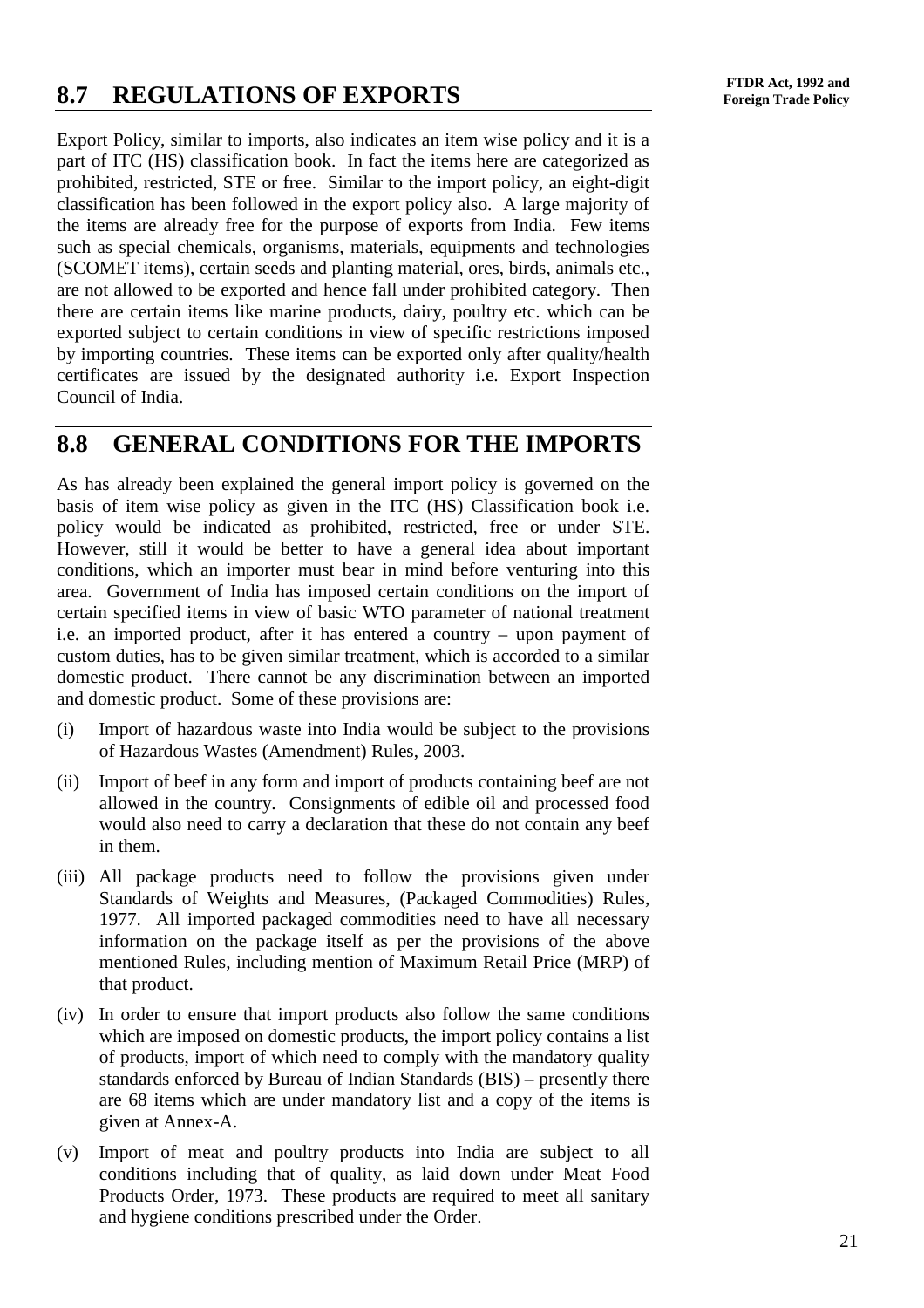- (vi) Import of edible/food products need to follow all provisions contained in Prevention of Food Adulteration Act, 1954 (PFA Act).
- (vii) All primary agricultural products can be allowed for import only after issue of a Sanitary and Phyto-sanitary Standards (SPS) import permit by Ministry of Agriculture.
- (viii) Import of textile and textiles articles is allowed subject to the condition, among others, that these products do not contain any of the hazardous dyes.
- (ix) Imports of edible/food products are also required to follow provisions of shelf life, as is applicable to domestic producers i.e. the product, at the time of importation must have a valid shelf life of not less than 60% of its original shelf life.
- (x) Import of genetically modified (GMO) food is allowed subject to certain conditions.

# **Check Your Progress Exercise 4**

**Note:** a) Use the space below for your answers.

- b) Check your answers with those given at the end of the unit.
- 1) Mention five important general conditions being imposed on imports into the country?

……………………………………………………………………………… ……………………………………………………………………………… …………………………………………………………………………….…

……………………………………………………………………………….



## **8.9 LET US SUM UP**

The Export Inspection Council of India (EIC) was set up by the Government of India under Section 3 of the Export (Quality Control and Inspection) Act, 1963 (22 of 1963), in order to ensure sound development of export trade of India through Quality Control and Inspection.

The Council is an advisory body to the Central Government, which is empowered under the act to:

- Notify commodities;
- Establish standards of quality;
- Specify the type of quality control and/or inspection; and
- Prohibit the export in the course of international trade of a notified commodity unless a certificate issued under Section 7 of the Act accompanies it.

Besides its advisory role, EIC also exercises technical and administrative control over the five Export Inspection Agencies (EIAs), one each at Chennai, Delhi, Kolkata, Kochi and Mumbai, established by the Ministry of Commerce, Government of India, under Section 7 of the Act for the purpose of implementing the various measures and policies formulated by EIC.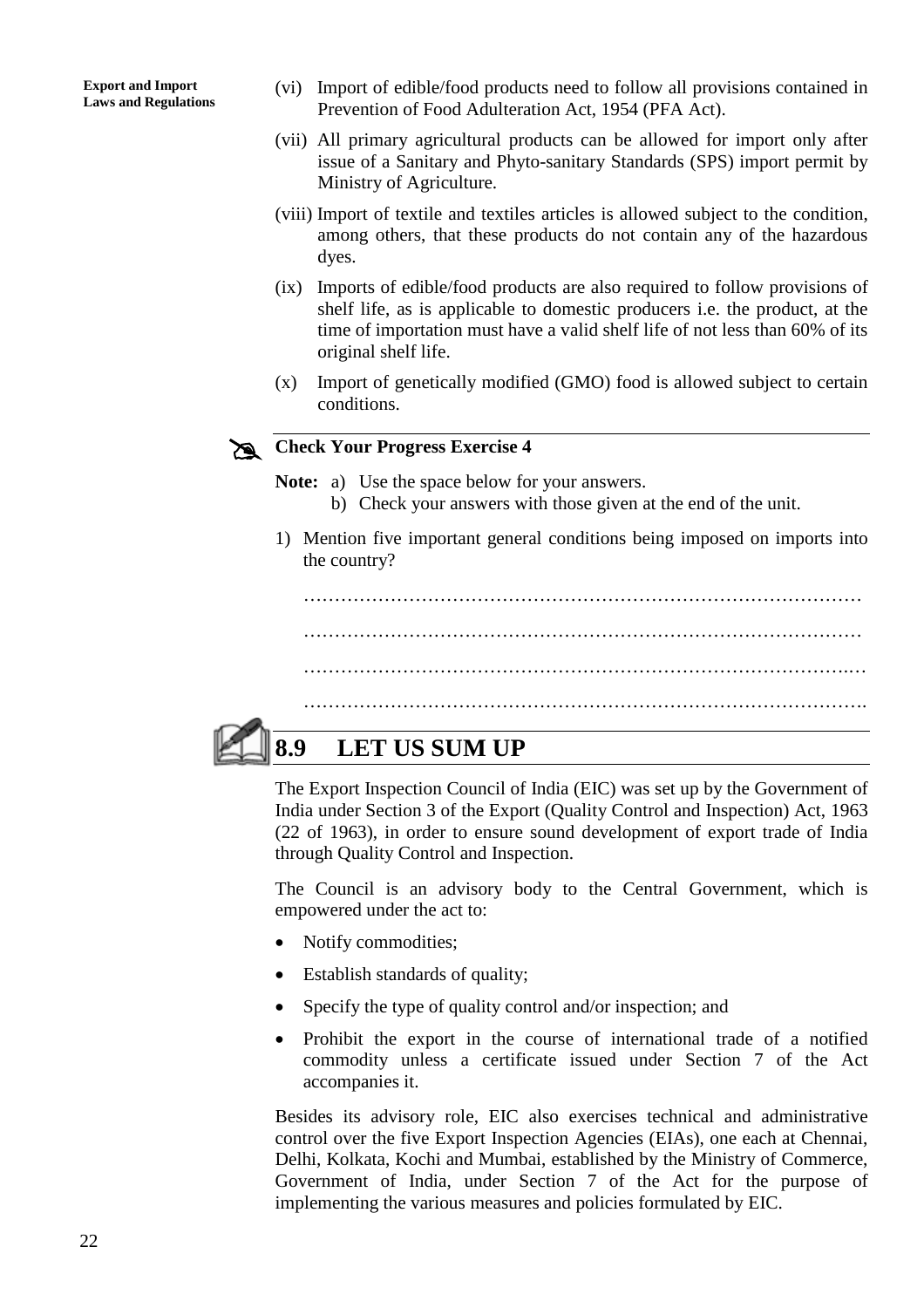EIC, either directly or through Export Inspection Agencies, its field organisations, renders services in the areas of:

- Assurance of quality of exports commodities through pre-shipment inspection (consignment-wise inspection) and certification.
- Assurance of quality and safety of food items for export through of Food Safety Management Systems based certification of food processing units as per international standards.
- Issue of Certificates of Health, Authenticity, non-GMO, etc. under various schemes for export products.
- Issue of Certificates of Origin under various preferential tariff schemes for export products.
- Laboratory testing.
- Training and awareness to industry in areas of Quality and Safety Management Systems based on principles of Good Manufacturing Practices (GMP)/ Good Hygienic Practices (GHP)/ Hazard Analysis Critical Control Point (HACCP) systems, testing, interpretation of rules of origin (RoO) of various countries, ISO 9000, ISO 17025 and other related areas.

In rendering the above services, EIAs are backed by qualified technical manpower, having more than forty years of diversified experience of quality control and inspection of notified commodities including their testing as per the importing country's specifications.

EIC closely monitors the activities of EIAs with special emphasis on facilitation of export through its approved programmes. Other Inspection Agencies and laboratories recognised under the Act are also monitored by EIC.

In view of economic reforms initiated by the Government of India in early 1990s, the operation of compulsory quality control and inspection of export commodities had been simplified. The following steps initiated in this direction continued to be in operation during the year 2006-2007:

- 1) Star Trading Houses, Trading Houses, Export Houses as well as Industrial Units in Export Processing Zones, Free Trade Zones and 100% Export Oriented Units have been exempt from the purview of Compulsory Preshipment Inspection.
- 2) Units approved by EIAs under the system of In-process Quality Control (IPQC) have been authorised to issue statutory certificates by themselves.
- 3) Items which were earlier subjected to compulsory pre-shipment inspection have been exempted from the same, provided the exporter has a firm letter from the overseas buyer, stating that the overseas buyer does not require pre-shipment inspection from any official Indian inspection agencies.

With liberalization of the trade regime, the role of EIAs has become more of a voluntary nature for many items. However, in the areas of fish & fishery products, dairy products, poultry products, eggs products, meat & meat products and honey, certification for exports remains mandatory. Further, with the establishment of the WTO and signing of especially the SPS & TBT Agreements, the role of certification in assuring quality and safety of food products has become very significant. Certification Systems have been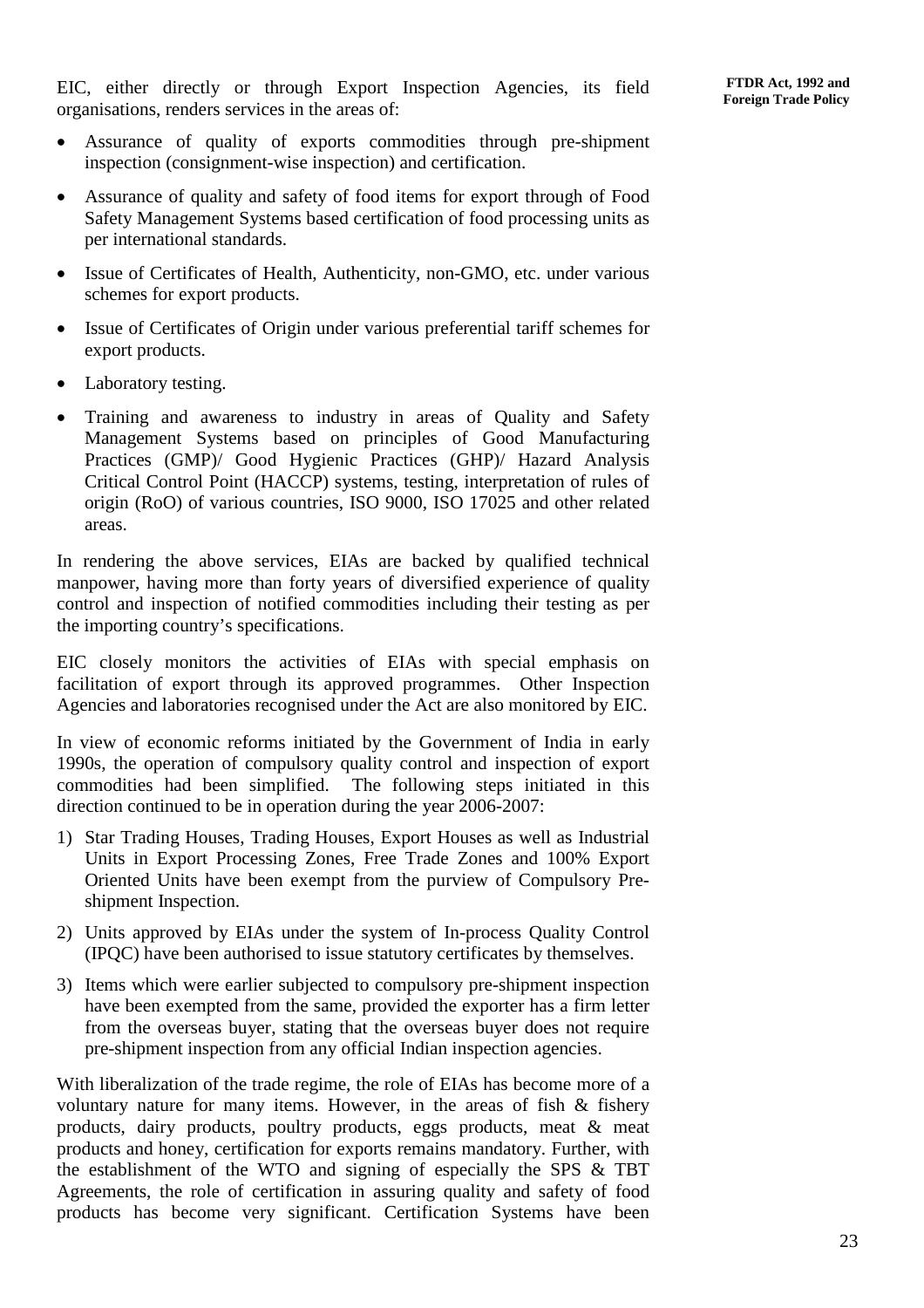redefined to cover both product and systems aspects with a focus on farm to table concept in line with international requirements with a view to facilitate exports. In addition, EIC is focussing on negotiating bilateral and regional Agreements with major trading partners with a view to seeking recognition of EIC's certification by them, so that trade is facilitated. EIAs are also providing support, by way of training and awareness to the trade and industry for overall upgradation of their quality and quality assurance systems, in line with international requirements.

This volume contains the activities of the Export Inspection Council and the Export Inspection Agencies during 2006-2007. The audited Annual Accounts of the Council/Agencies are brought out in a separate volume.

## **8.10 KEY WORDS**

| ITC (HS)                                                                        | $\ddot{\cdot}$ | Itemwise Import or Export policy is classified in ITC<br>(HS), a voluminous book issued by DGFT. All items<br>which are traded in the international arena are given in<br>8-digit level classification and import policy is given<br>alongside each such item.                                                                                                                                                                                                              |
|---------------------------------------------------------------------------------|----------------|-----------------------------------------------------------------------------------------------------------------------------------------------------------------------------------------------------------------------------------------------------------------------------------------------------------------------------------------------------------------------------------------------------------------------------------------------------------------------------|
| <b>Capital Goods</b>                                                            | $\ddot{\cdot}$ | Capital goods means component spares and accessories<br>of goods for pollution control equipment and goods<br>falling under chapter 82, 84, 85 and 90, heading nos.<br>6801.10 in the Tarriff Act (Central Excise Tarriff Act,<br>1985). It also includes moulds and dyes, refractories,<br>tubes, pipes and fittings and storage tanks used in the<br>factory of the manufacturer of the final product. It does<br>not include and equipment, appliance used in an office. |
| <b>CENVAT</b>                                                                   | $\ddot{\cdot}$ | Central value added tax -the concept of VAT was<br>developed to avoid cascading effect of taxes. It was<br>found to be a very good and transparent collection<br>system which reduces the tax evasion, ensures better tax<br>compliance and increases tax revenue.                                                                                                                                                                                                          |
| SEZ                                                                             | $\ddot{\cdot}$ | SEZ or Special Economic Zones<br>are<br>specially<br>demarcated geographical regions that have more liberal<br>economic laws as compared to the centralized laws of<br>the country. The purpose of a SEZ is to develop the area<br>covered under the special economic zone by following<br>special economic policies with the basic motive of<br>attracting mass foreign investments in the country.                                                                        |
| <b>Duty</b><br><b>Entitlement</b><br><b>Passbook</b><br><b>Scheme</b><br>(DEPB) | $\ddot{\cdot}$ | The objective of Duty Entitlement Passbook Scheme is<br>to neutralise the incidence of basic customs duty on the<br>import content of the export product. The neutralisation<br>shall be provided by way of grant of duty credit against<br>the export product. The duty credit under the scheme<br>shall be calculated by taking into account the deemed<br>import content of the said export product as per<br>Standard Input Output Norms and determine basic            |

duty credit under the Scheme.

customs duty payable on such deemed imports. The value addition achieved by export of such product shall also be taken into account while determining the rate of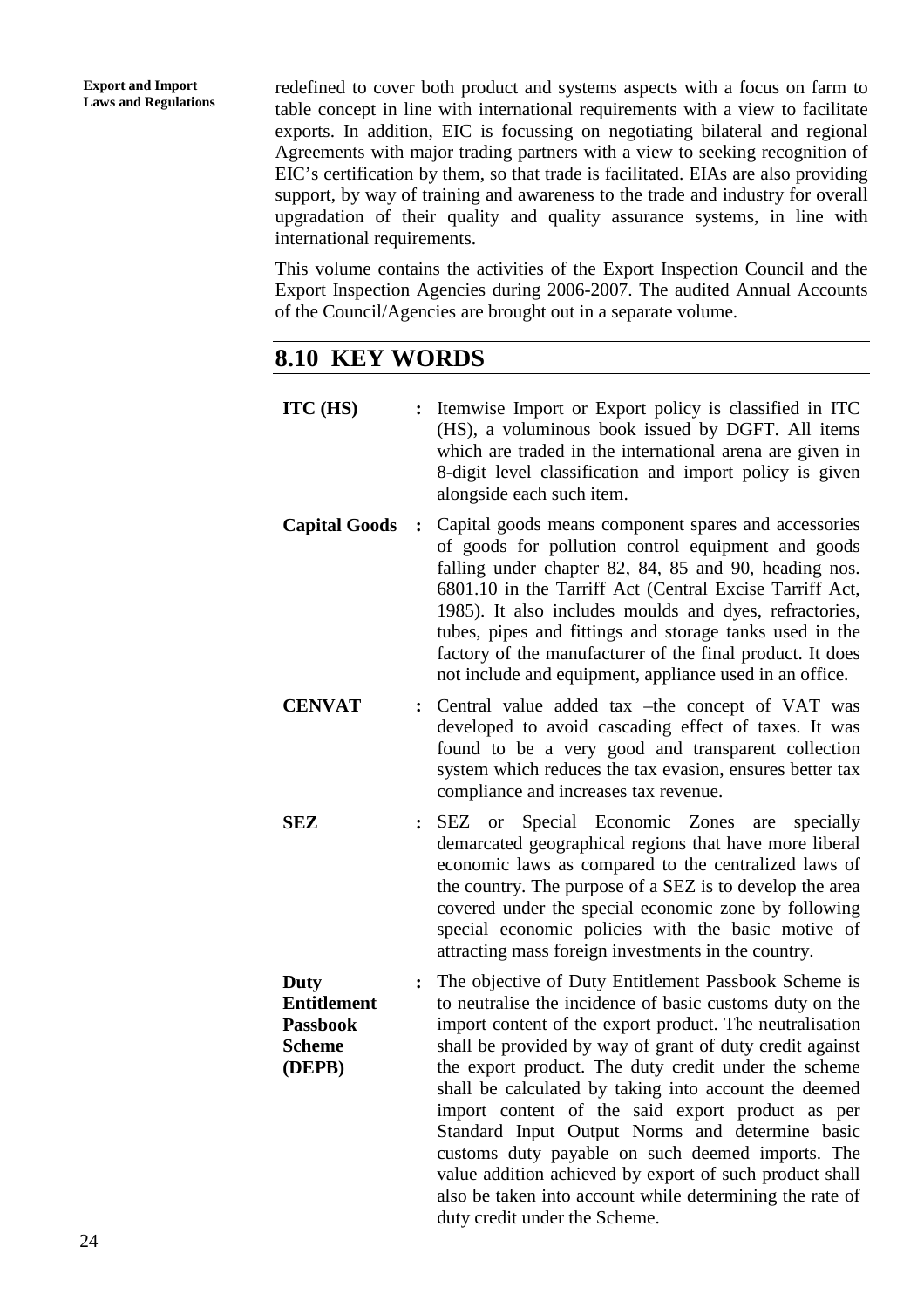- **DBK :** Draw Back Scheme. **Foreign Trade Policy DTA :** Domestic Tariff Area. **NFE :** Net Foreign Exchange earning. **EEFC :** Exchange Earners Foreign Currency. **SION :** Standard Input Output Norms Book. **DFIA :** Duty Free Import Authorization (DFIA) Scheme. **EPCG :** Export Promotion Capital Goods (EPCG) Scheme. **SSI :** An industrial undertaking in which the investment in
	- fixed assets in plant and machinery whether held on ownership terms on lease or on hire purchase does not exceed Rs. 10 million.

#### **8.11 ANSWERS TO CHECK YOUR PROGRESS EXERCISES** Ø

Your answer should include the following points:

#### **Check Your Progress Exercise 1**

- 1) Ministry of Commerce and Industry, Office of Directorate General of Foreign Trade (DGFT), Ministry of Finance, Draw Back Directorate, Export Inspection Council etc.
- 2) Basic objective of FTDR, 1992 is to provide a frame work for Development and Regulation of Foreign Trade by facilitating imports into the country, as well as, taking measures to increase export from India and any other related matters. It replaced the erstwhile Act called Import and Export (Control) Act 1947.
- 3) Office of Directorate General of Foreign Trade (DGFT), an attached office of the Ministry of Commerce & Industry, Government of India.
- 4) Obtaining an Importer-Exporter Code No. (IEC No.) from O/o DGFT.
- 5) In the following situations, violation of provision of the Act can be said to have taken place:
	- (a) When import or export has been made by unauthorized persons, who are not legally allowed to make the import or export;
	- (b) When any persons makes or admits to make any import or export in contravention of the basic Export Import Policy.
- 6) Any person who is aggrieved by any decision taken by an authority under the Act can make an appeal to the superior Authority for appeal and revision of the orders issued by the subordinate Authority.

#### **Check Your Progress Exercise 2**

- 1) FTP has laid down two major objectives i.e.:
	- (a) To double India's percentage share of global merchandise trade within the next five years.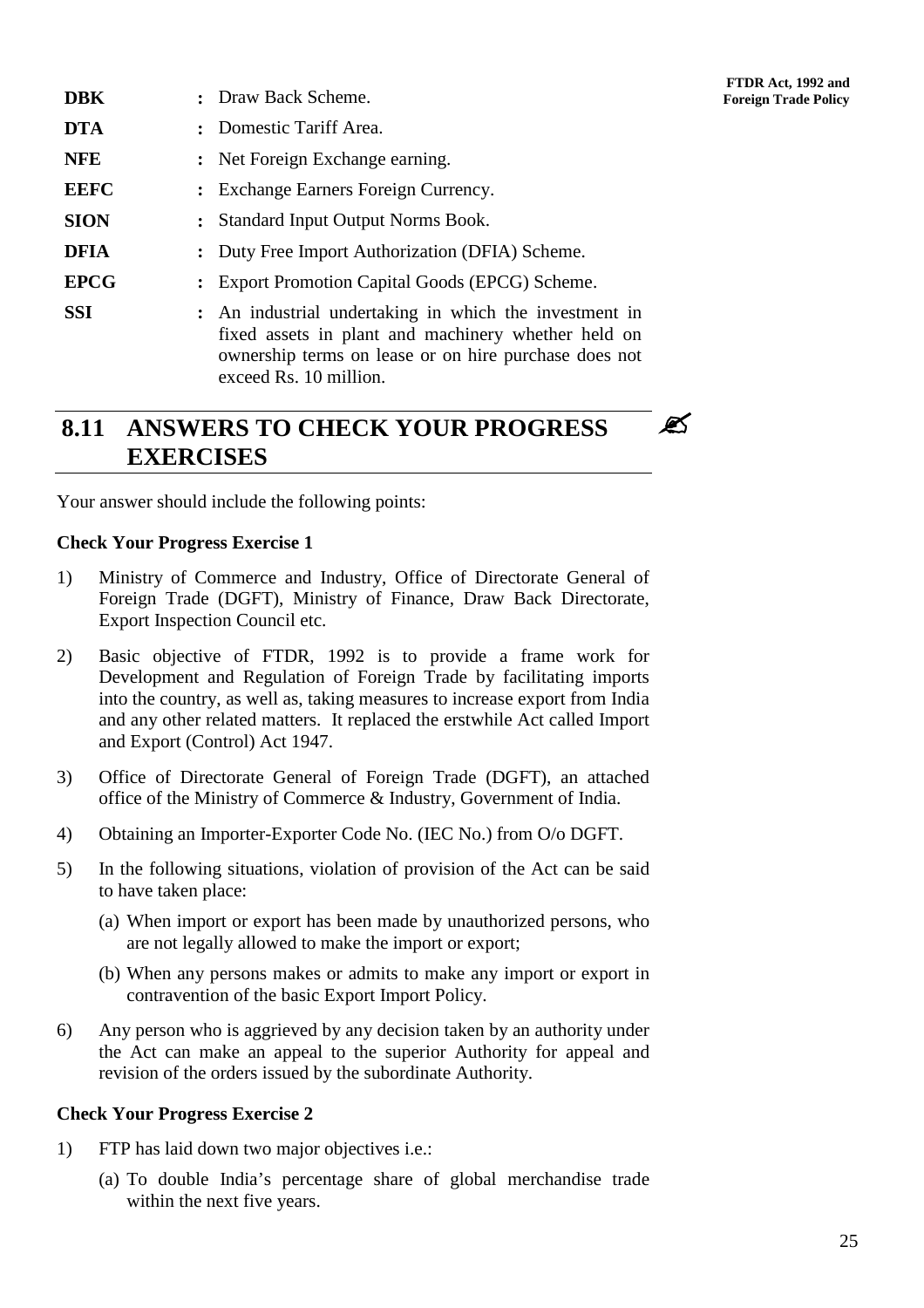- (b) To act as an effective instrument of economic growth by giving a thrust to employment generation.
- 2) Foreign Trade Policy contains the basic import and export policy, whereas Handbook of procedures contain the detailed procedures and appendices, etc., which are required in order to implement the policy. Item wise Import or Export Policy is given in ITC (HS) Classification of Export and Import Items, a voluminous book which is compiled and issued by the office of DGFT in terms of Section 5 of FTDR Act, 1992.
- 3) Items which do not require any license or permission from any authority under the FTP are described as 'free' whereas for the items whose import is permitted only against a license or a permission, the policy is described as 'restricted'. In case the item is not allowed for import at all, the policy is described on 'Prohibited' for that item. Items for which import or export can be made only through State Trading Enterprises are described as 'State Trading Enterprises' (STE) items.

#### **Check Your Progress Exercise 3**

- 1) Any person, desirous of entering into import/export business in the country, needs to have an Importer/Exporter Code (IEC) number issued from the office of DGFT. Without having an IEC number, no person can enter into or conduct import/export business in India. Simultaneously an importer/exporter also needs to have a basic idea about different export promotion schemes being run by the Government under the provisions of FTDR, 1992. He needs to make a comparative analysis of the benefits accruing on account of these export promotion schemes and to judge for himself which scheme is able to give him the maximum advantage.
- 2) EPCG Scheme allows import of capital goods at a concessional basic custom duty. This policy also allows import of spares, jigs, moulds, components and even second hand capital goods under concessional Custom Duty. Import of Motor Cars, Sports Utility Vehicles (SUV) etc. are also allowed to travel agents and tour operators under the scheme.
- 3) Fundamental difference between Duty Exemption and Duty Remission Scheme is not to pay any duty before the exports or to pay it first and get the refund on post exports basis, respectively. Duty Remission Schemes are (a) Duty Entitlement Pass Books Scheme (DEPB) and (b) Duty Draw Back Scheme (DBK). Advance Authorization Scheme and Duty Free Import Authorization Scheme are the examples of Duty Exemption Scheme.
- 4) Advance Authorization is issued for the purpose of allowing duty free import of inputs which are physically incorporated in the export product, after making normal allowance for wastages. These Advance Authorizations are issued for inputs which are allowed against the export items as have been given under Standard Input Output Norms (SION) Book. This book contains hundreds of items under different sectors such as engineering, electronics, chemicals etc. Against a particular export product for its certain quantity, items of imports and its specified quantities are allowed.

To make it amply clear, following example of a particular item in SION book can be taken: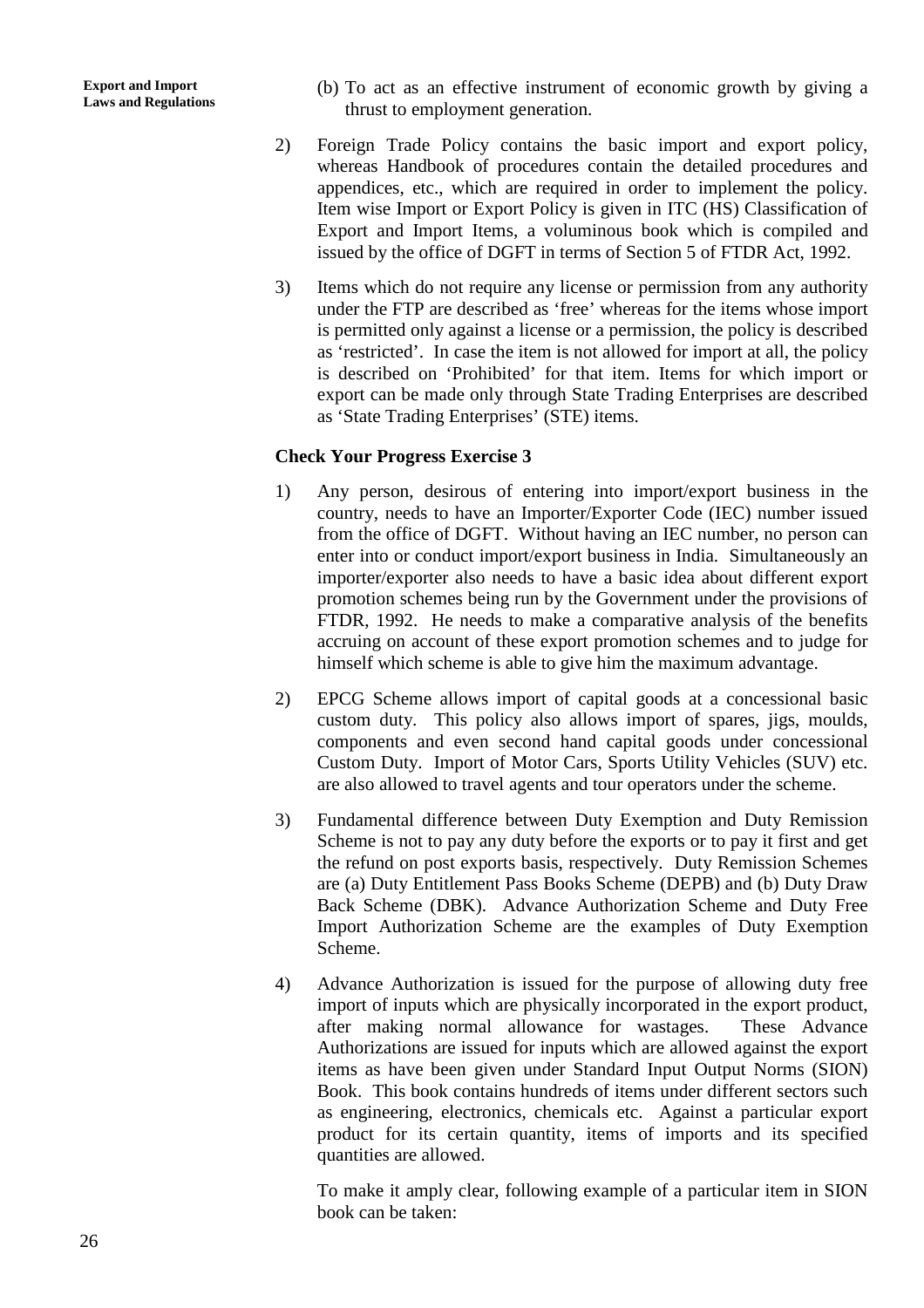| Sl.No. | <b>Export Item</b>                      | <b>Ouantity</b> | <b>Imports</b>            | <b>Ouality</b>                                  |
|--------|-----------------------------------------|-----------------|---------------------------|-------------------------------------------------|
| $H-30$ | Articles<br>of<br>made<br>polypropylene | kg.             | Polypropylene<br>granules | $1.05 \text{ kg}$<br>kg contained in<br>exports |

From the above, it can be seen that for export of 1 kg articles made of polypropylene, import of 1.05 kg of polypropylene granules (the raw material) is allowed duty free as per SION. Extra quantity of 0.05 kg/kg of export is basically the wastage permitted on the export of 1 kg.

5) Physical Exports – where the exports are made to overseas destinations. These also include exports to SEZ.

Intermediate supply – where the supply of an intermediate product is made to an exporter in India who finally uses the intermediate product as an input to his final product.

Deemed exports – where the supplies are made within the country to certain specified projects.

- 6) This is the most important and exporter friendly scheme under the FTP. The basic aim of this scheme is to neutralize the incidence of custom duty on the imports contained in the export product. Office of the DGFT notifies DEPB rates for a wide range of export products.
	- DEPB rate of a particular item of export is dependent on SION, value addition and basic custom duty on the import items given under SION.
	- Exporters are entitled for the DEPB credit at the pre-specified rate called DEPB rate which is expressed as a certain percentage of FOB value of exports.
	- The credit so obtained in the DEPB can be utilized for payment of basic custom duty, additional custom duty on the import of items which are otherwise freely importable except capital goods.
	- Validity of the passbook is 24 months. Every year, DEPB rates are revised keeping in view the changes made by the Government in the rates of custom duties.

Any applicant who desires to fix a DEPB rate for his product, is required to make an application as per the prescribed format given in FTP. Alongwith the application, he is required to furnish a minimum of 5 copies and a maximum of two shipping bills per month during the past one year, for the item for which DEPB rate is required to be fixed. Similarly, he is also required to submit minimum 5 copies and a maximum of 2 copies per month of bills of entries for the items of imports prescribed under SION for the export product, for the past one year. All applications for fixation of DEPB rates need to be routed through concerned Export Promotion Council/ Commodity Board. Based on the incidence of Customs duty on the inputs (as per SION), DEPB rate is calculated on a percentage of FOB value of exports, after accounting for the prescribed value addition.

7) Fundamental difference between the two schemes is that under the Draw Back Scheme, incidence of duties on inputs is reimbursed in the form of